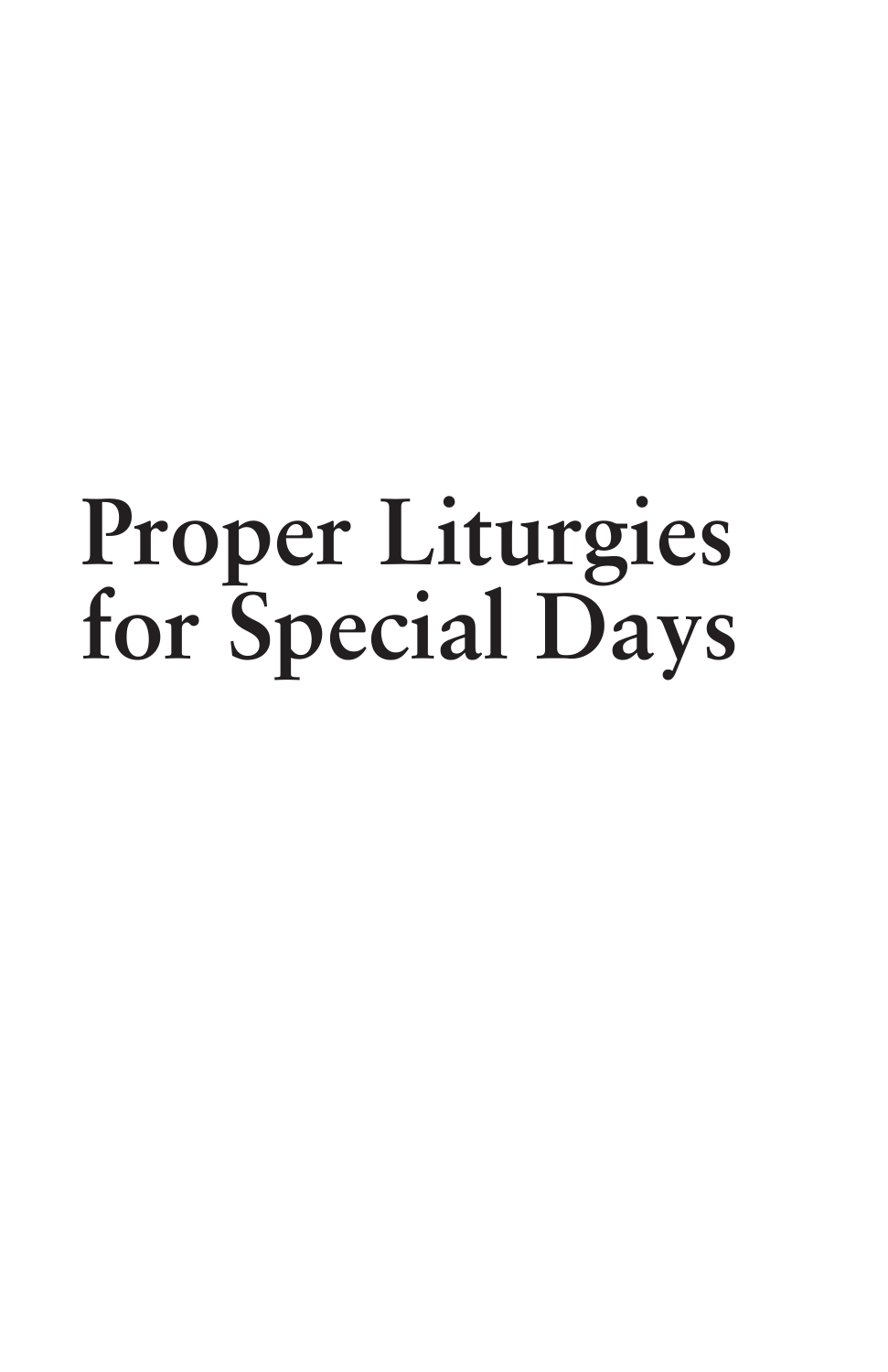# Ash Wednesday

*On this day, the Celebrant begins the liturgy with the Salutation and the Collect of the Day.*

Let us pray.

Almighty and everlasting God, you hate nothing you have made and forgive the sins of all who are penitent: Create and make in us new and contrite hearts, that we, worthily lamenting our sins and acknowledging our wretchedness, may obtain of you, the God of all mercy, perfect remission and forgiveness; through Jesus Christ our Lord, who lives and reigns with you and the Holy Spirit, one God, for ever and ever. *Amen.*

*Old Testament* Joel 2:1‑2, 12‑17, *or* Isaiah 58:1‑12 *Psalm* 103, *or* 103:8‑14 *Epistle* 2 Corinthians 5:20b-6:10 *Gospel* Matthew 6:1‑6, 16‑21

*After the Sermon, all stand, and the Celebrant or Minister appointed invites the people to the observance of a holy Lent, saying*

Dear People of God: The first Christians observed with great devotion the days of our Lord's passion and resurrection, and it became the custom of the Church to prepare for them by a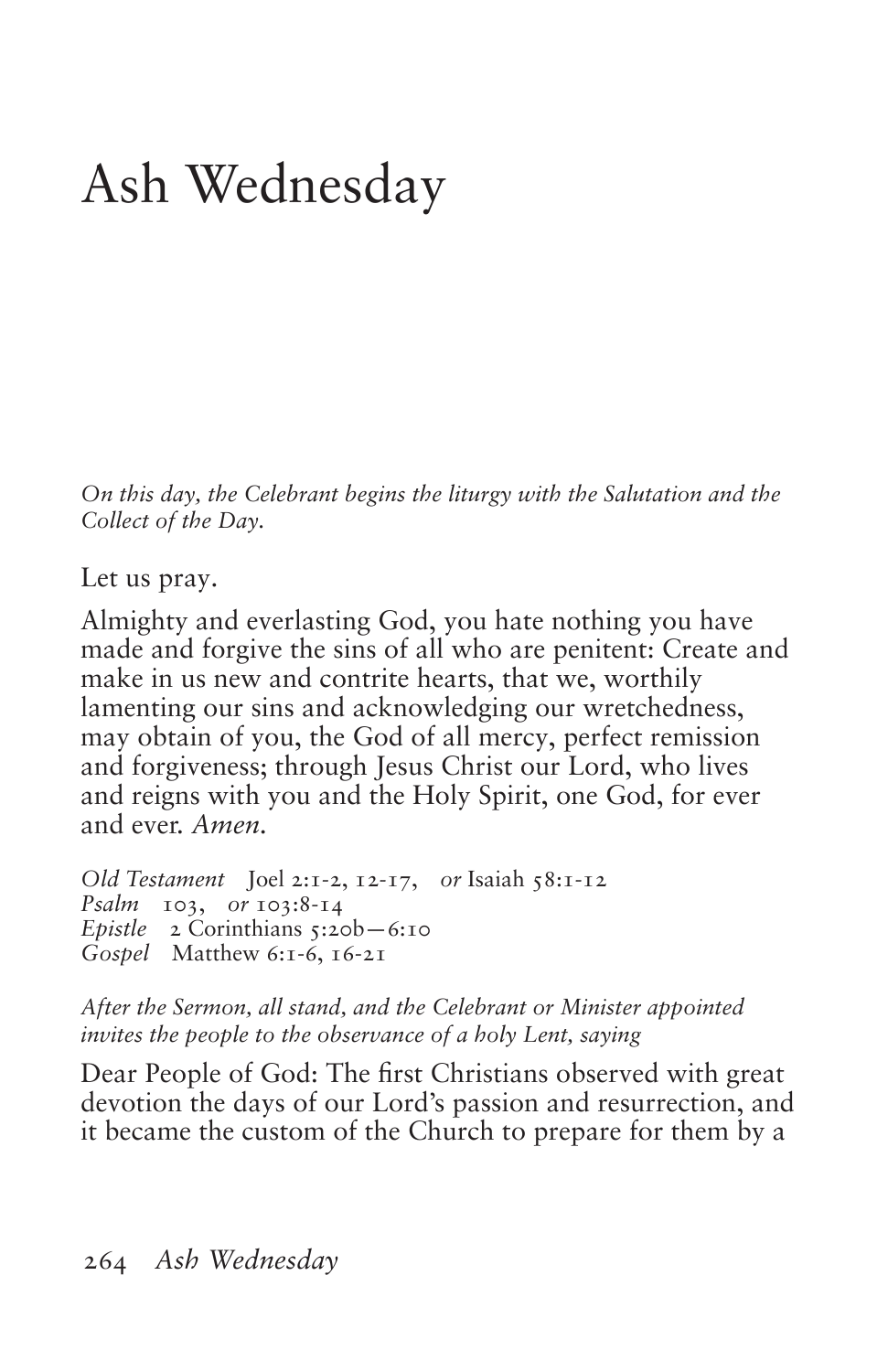season of penitence and fasting. This season of Lent provided a time in which converts to the faith were prepared for Holy Baptism. It was also a time when those who, because of notorious sins, had been separated from the body of the faithful were reconciled by penitence and forgiveness, and restored to the fellowship of the Church. Thereby, the whole congregation was put in mind of the message of pardon and absolution set forth in the Gospel of our Savior, and of the need which all Christians continually have to renew their repentance and faith.

I invite you, therefore, in the name of the Church, to the observance of a holy Lent, by self‑examination and repentance; by prayer, fasting, and self‑denial; and by reading and meditating on God's holy Word. And, to make a right beginning of repentance, and as a mark of our mortal nature, let us now kneel before the Lord, our maker and redeemer.

#### *Silence is then kept for a time, all kneeling.*

#### *If ashes are to be imposed, the Celebrant says the following prayer*

Almighty God, you have created us out of the dust of the earth: Grant that these ashes may be to us a sign of our mortality and penitence, that we may remember that it is only by your gracious gift that we are given everlasting life; through Jesus Christ our Savior. *Amen.*

#### *The ashes are imposed with the following words*

Remember that you are dust, and to dust you shall return.

*The following Psalm is then sung or said*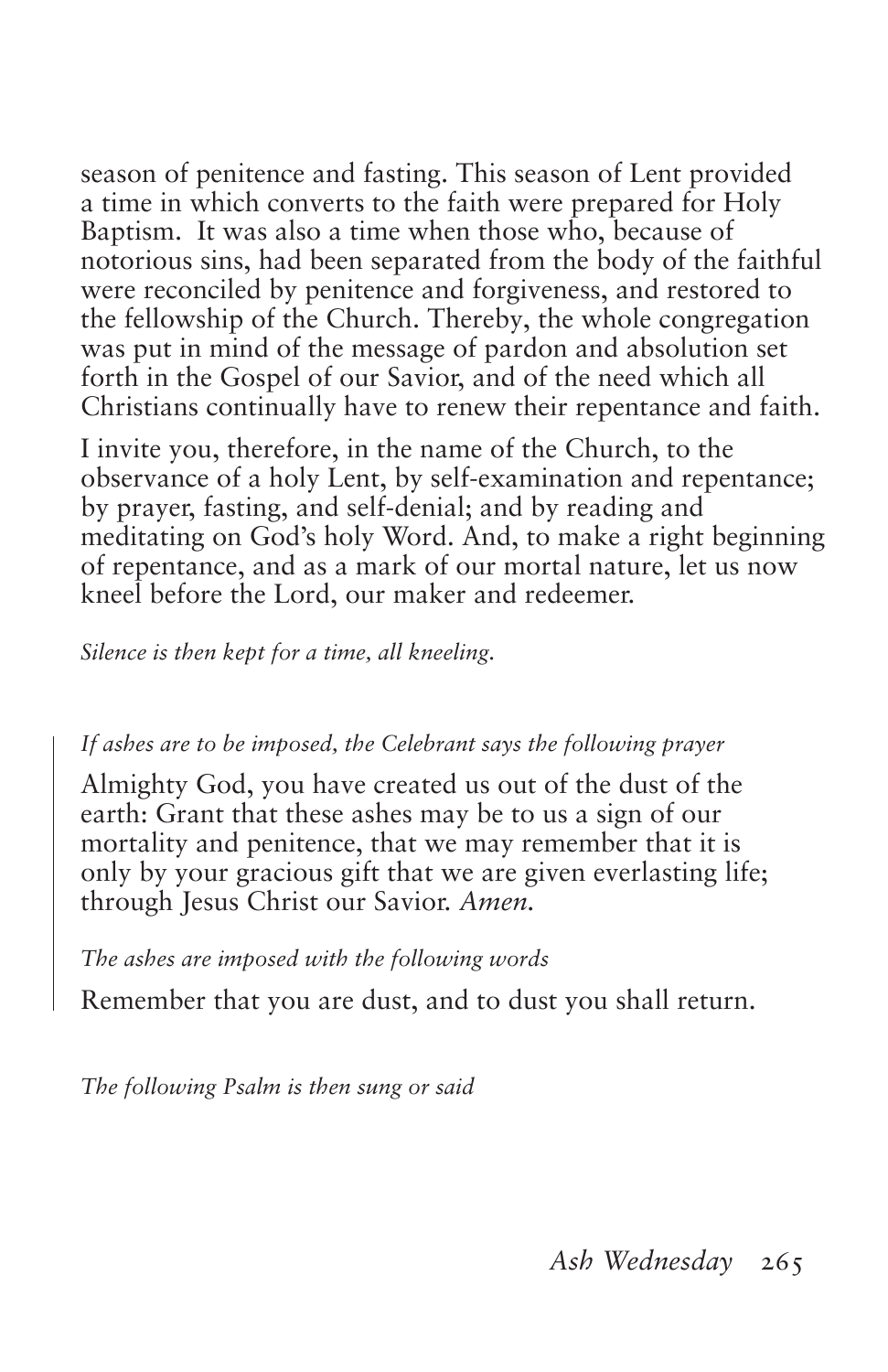**Psalm 51** *Miserere mei, Deus*

| I              | Have mercy on me, O God, according to your<br>loving-kindness; *                                 |
|----------------|--------------------------------------------------------------------------------------------------|
|                | in your great compassion blot out my offenses.                                                   |
| $\overline{2}$ | Wash me through and through from my wickedness *<br>and cleanse me from my sin.                  |
| $\overline{3}$ | For I know my transgressions, *<br>and my sin is ever before me.                                 |
| 4              | Against you only have I sinned *<br>and done what is evil in your sight.                         |
| 5              | And so you are justified when you speak *<br>and upright in your judgment.                       |
| 6              | Indeed, I have been wicked from my birth, *<br>a sinner from my mother's womb.                   |
| 7              | For behold, you look for truth deep within me, *<br>and will make me understand wisdom secretly. |
| 8              | Purge me from my sin, and I shall be pure;<br>wash me, and I shall be clean indeed.              |
| 9              | Make me hear of joy and gladness, *<br>that the body you have broken may rejoice.                |
| ΙO             | Hide your face from my sins *<br>and blot out all my iniquities.                                 |
| IJ             | Create in me a clean heart, O God, *<br>and renew a right spirit within me.                      |
| 12             | Cast me not away from your presence *<br>and take not your holy Spirit from me.                  |
| $I\,3$         | Give me the joy of your saving help again *<br>and sustain me with your bountiful Spirit.        |
|                |                                                                                                  |

266 *Ash Wednesday*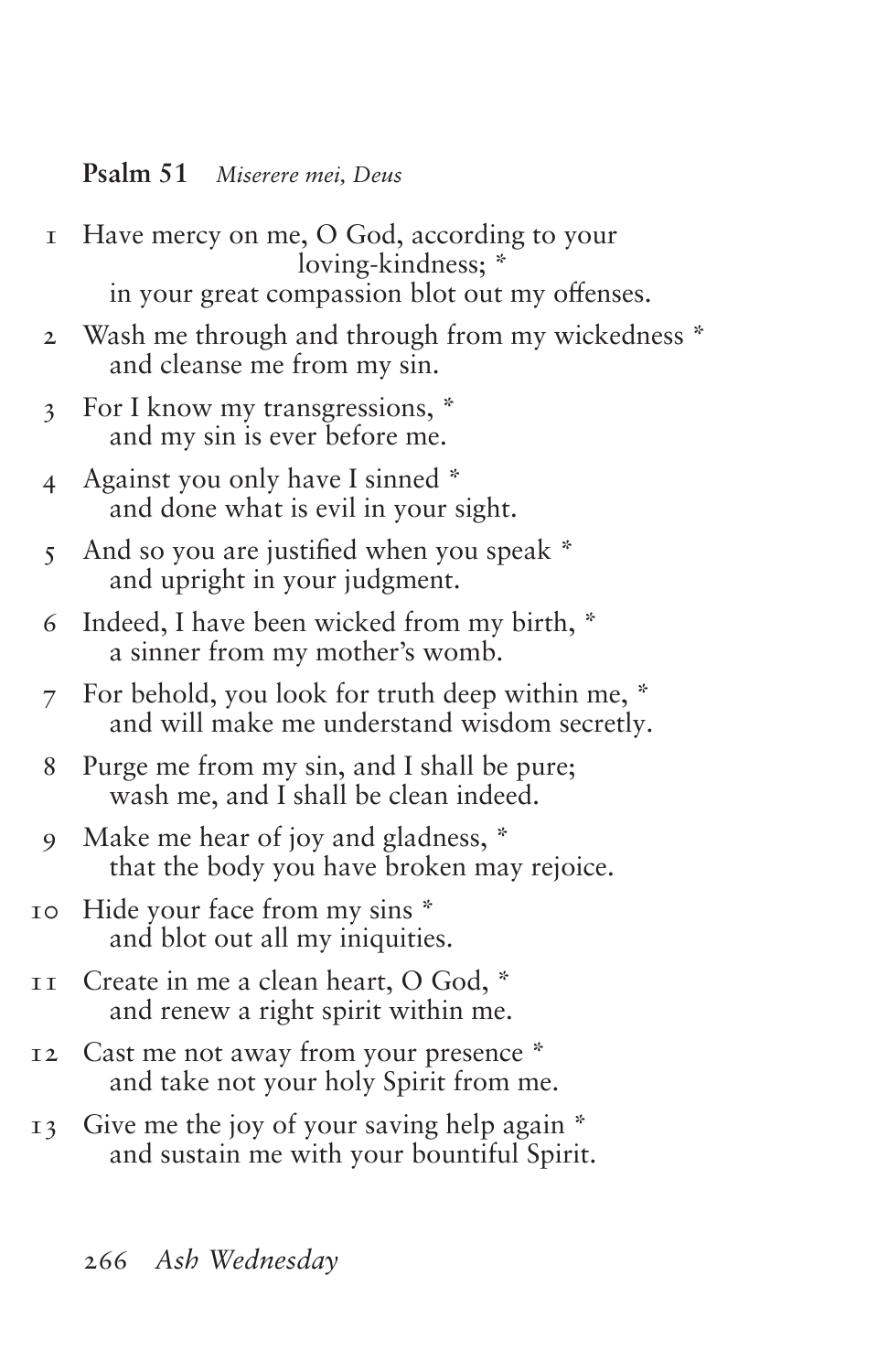- 14 I shall teach your ways to the wicked, \* and sinners shall return to you.
- 15 Deliver me from death, O God, \* and my tongue shall sing of your righteousness, O God of my salvation.
- 16 Open my lips, O Lord, \* and my mouth shall proclaim your praise.
- 17 Had you desired it, I would have offered sacrifice; \* but you take no delight in burnt-offerings.
- 18 The sacrifice of God is a troubled spirit; \* a broken and contrite heart, O God, you will not despise.

#### **Litany of Penitence**

*The Celebrant and People together, all kneeling*

Most holy and merciful Father: We confess to you and to one another, and to the whole communion of saints in heaven and on earth, that we have sinned by our own fault in thought, word, and deed; by what we have done, and by what we have left undone.

#### *The Celebrant continues*

We have not loved you with our whole heart, and mind, and strength. We have not loved our neighbors as ourselves. We have not forgiven others, as we have been forgiven. *Have mercy on us, Lord.*

We have been deaf to your call to serve, as Christ served us. We have not been true to the mind of Christ. We have grieved your Holy Spirit. *Have mercy on us, Lord.*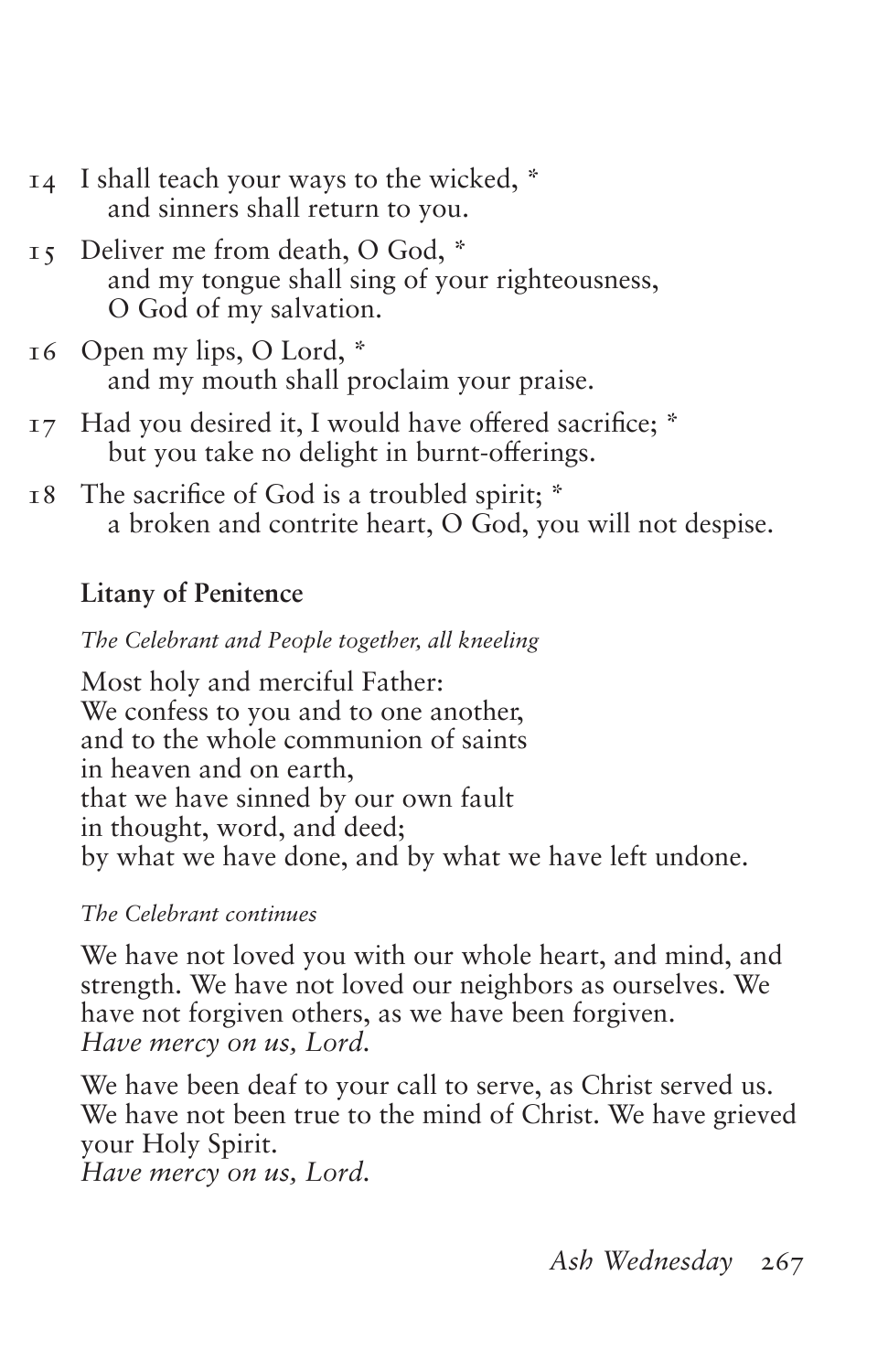We confess to you, Lord, all our past unfaithfulness: the pride, hypocrisy, and impatience of our lives, *We confess to you, Lord.*

Our self‑indulgent appetites and ways, and our exploitation of other people, *We confess to you, Lord.*

Our anger at our own frustration, and our envy of those more fortunate than ourselves, *We confess to you, Lord.*

Our intemperate love of worldly goods and comforts, and our dishonesty in daily life and work, *We confess to you, Lord.*

Our negligence in prayer and worship, and our failure to commend the faith that is in us, *We confess to you, Lord.*

Accept our repentance, Lord, for the wrongs we have done: for our blindness to human need and suffering, and our indifference to injustice and cruelty, *Accept our repentance, Lord*.

For all false judgments, for uncharitable thoughts toward our neighbors, and for our prejudice and contempt toward those who differ from us,

*Accept our repentance, Lord*.

For our waste and pollution of your creation, and our lack of concern for those who come after us, *Accept our repentance, Lord.*

Restore us, good Lord, and let your anger depart from us; *Favorably hear us, for your mercy is great.*

Accomplish in us the work of your salvation, *That we may show forth your glory in the world.*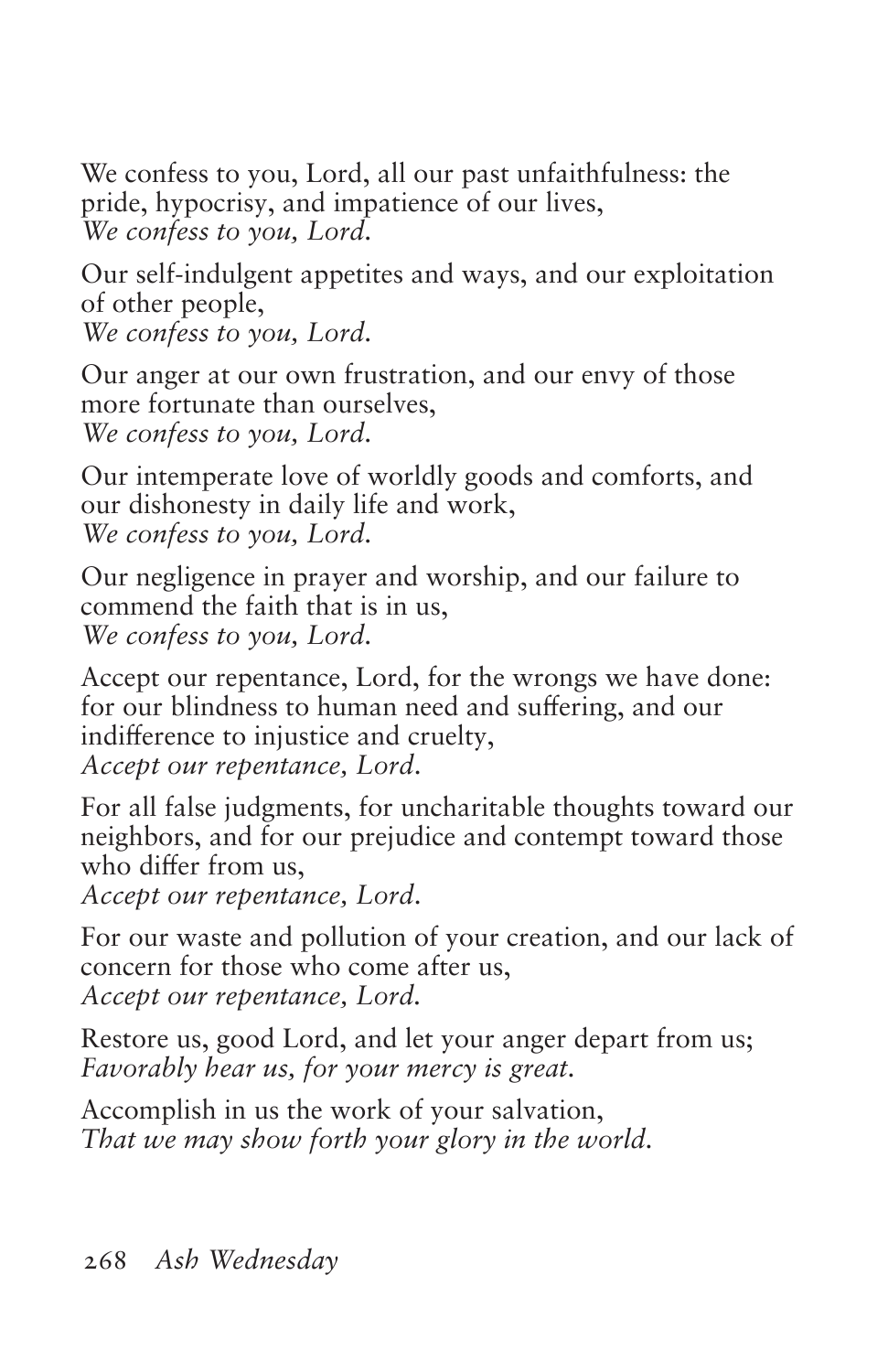By the cross and passion of your Son our Lord, *Bring us with all your saints to the joy of his resurrection.*

#### *The Bishop, if present, or the Priest, stands and, facing the people, says*

Almighty God, the Father of our Lord Jesus Christ, who desires not the death of sinners, but rather that they may turn from their wickedness and live, has given power and commandment to his ministers to declare and pronounce to his people, being penitent, the absolution and remission of their sins. He pardons and absolves all those who truly repent, and with sincere hearts believe his holy Gospel.

Therefore we beseech him to grant us true repentance and his Holy Spirit, that those things may please him which we do on this day, and that the rest of our life hereafter may be pure and holy, so that at the last we may come to his eternal joy; through Jesus Christ our Lord. *Amen.*

*A deacon or lay reader leading the service remains kneeling and substitutes the prayer for forgiveness appointed at Morning Prayer.*

*The Peace is then exchanged.*

*In the absence of a bishop or priest, all that precedes may be led by a deacon or lay reader.*

*The Litany of Penitence may be used at other times, and may be preceded by an appropriate invitation and a penitential psalm.*

*When Communion follows, the service continues with the Offertory.*

*Preface of Lent*

*Ash Wednesday* 269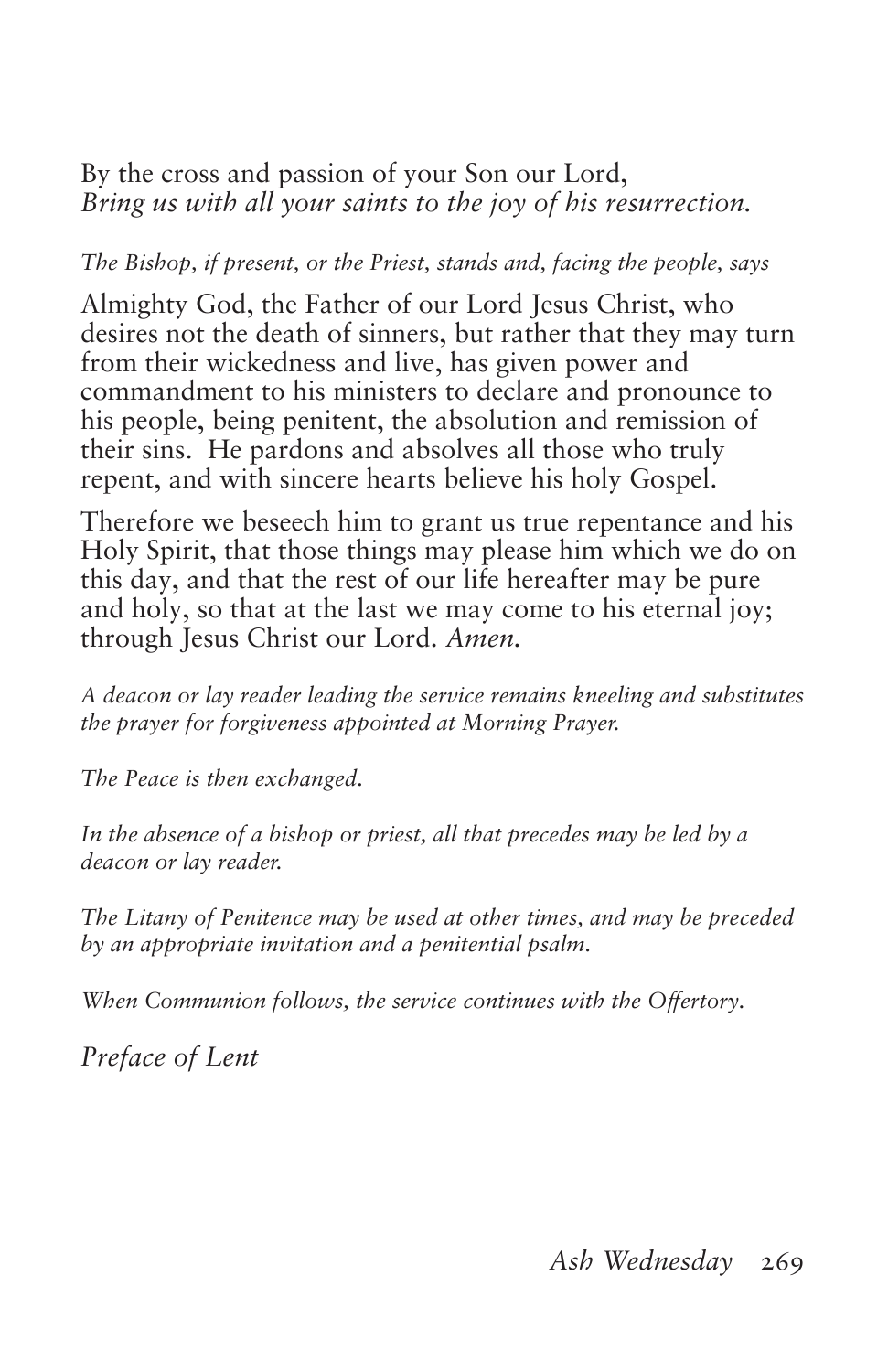# The Sunday of the Passion: Palm Sunday

#### **The Liturgy of the Palms**

*When circumstances permit, the congregation may gather at a place apart from the church, so that all may go into the church in procession.*

*The branches of palm or of other trees or shrubs to be carried in the procession may be distributed to the people before the service, or after the prayer of blessing.*

*The following or some other suitable anthem is sung or said, the people standing*

Blessed is the King who comes in the name of the Lord. *Peace in heaven and glory in the highest.*

*Celebrant* Let us pray.

Assist us mercifully with your help, O Lord God of our salvation, that we may enter with joy upon the contemplation of those mighty acts, whereby you have given us life and immortality; through Jesus Christ our Lord. *Amen.* 

*Here a Deacon or other person appointed reads one of the following*

270 *Palm Sunday*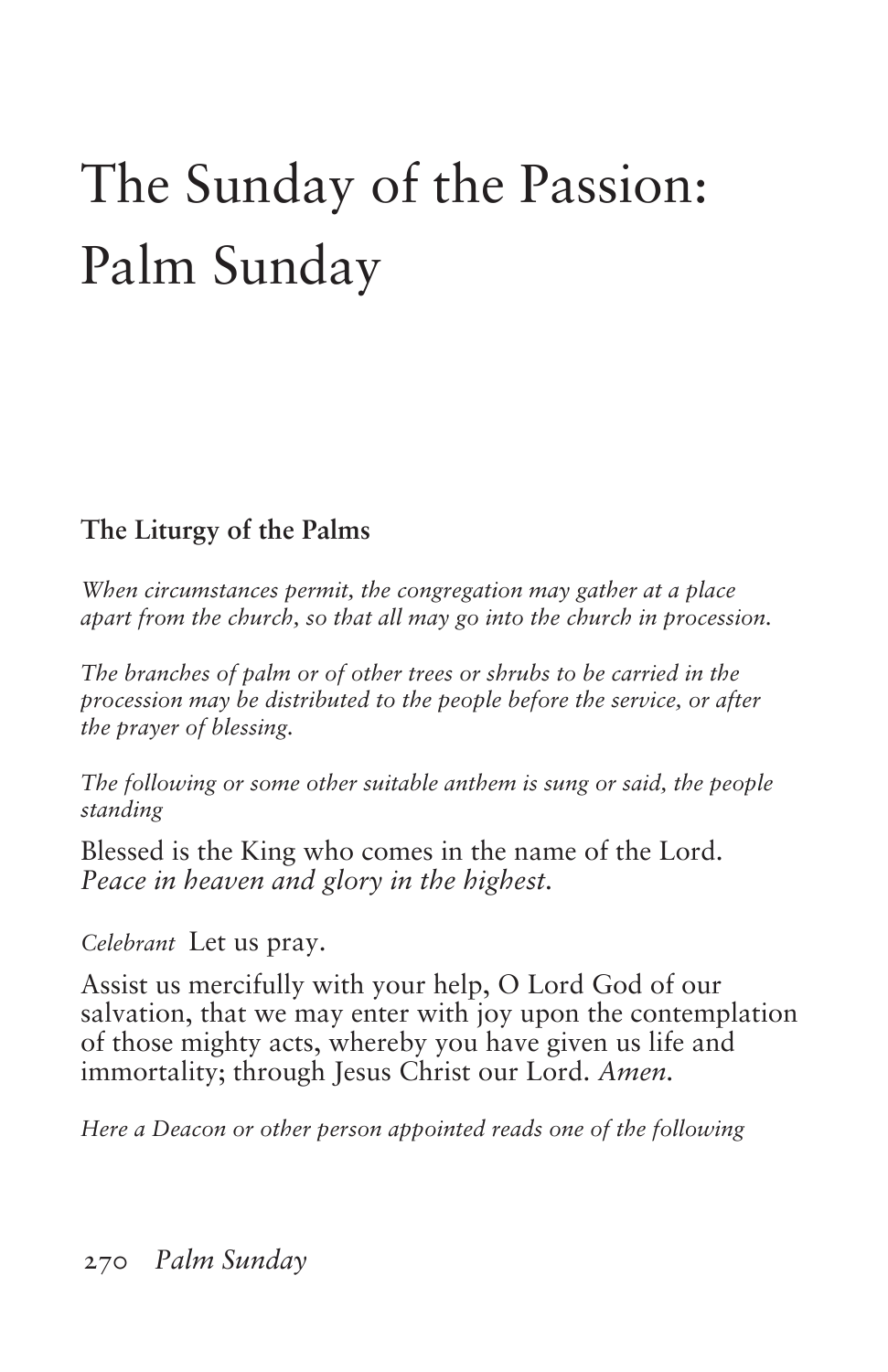*Year A* Matthew 21:1‑11 *Year B* Mark 11:1‑11, *or* John 12:12-16 *Year C* Luke 19:28‑40

*The Celebrant then says the following blessing*

The Lord be with you. *People* And also with you. *Celebrant* Let us give thanks to the Lord our God. *People* It is right to give him thanks and praise.

It is right to praise you, Almighty God, for the acts of love by which you have redeemed us through your Son Jesus Christ our Lord. On this day he entered the holy city of Jerusalem in triumph, and was proclaimed as King of kings by those who spread their garments and branches of palm along his way. Let these branches be for us signs of his victory, and grant that we who bear them in his name may ever hail him as our King, and follow him in the way that leads to eternal life; who lives and reigns in glory with you and the Holy Spirit, now and for ever. *Amen.*

*The following or some other suitable anthem may then be sung or said*

Blessed is he who comes in the name of the Lord. *Hosanna in the highest.*

*The Procession*

*Deacon* Let us go forth in peace. *People* In the name of Christ. Amen.

*During the procession, all hold branches in their hands, and appropriate hymns, psalms, or anthems are sung, such as the hymn "All glory, laud, and honor" and Psalm 118:19‑29.*

*At a suitable place, the procession may halt while the following or some other appropriate Collect is said*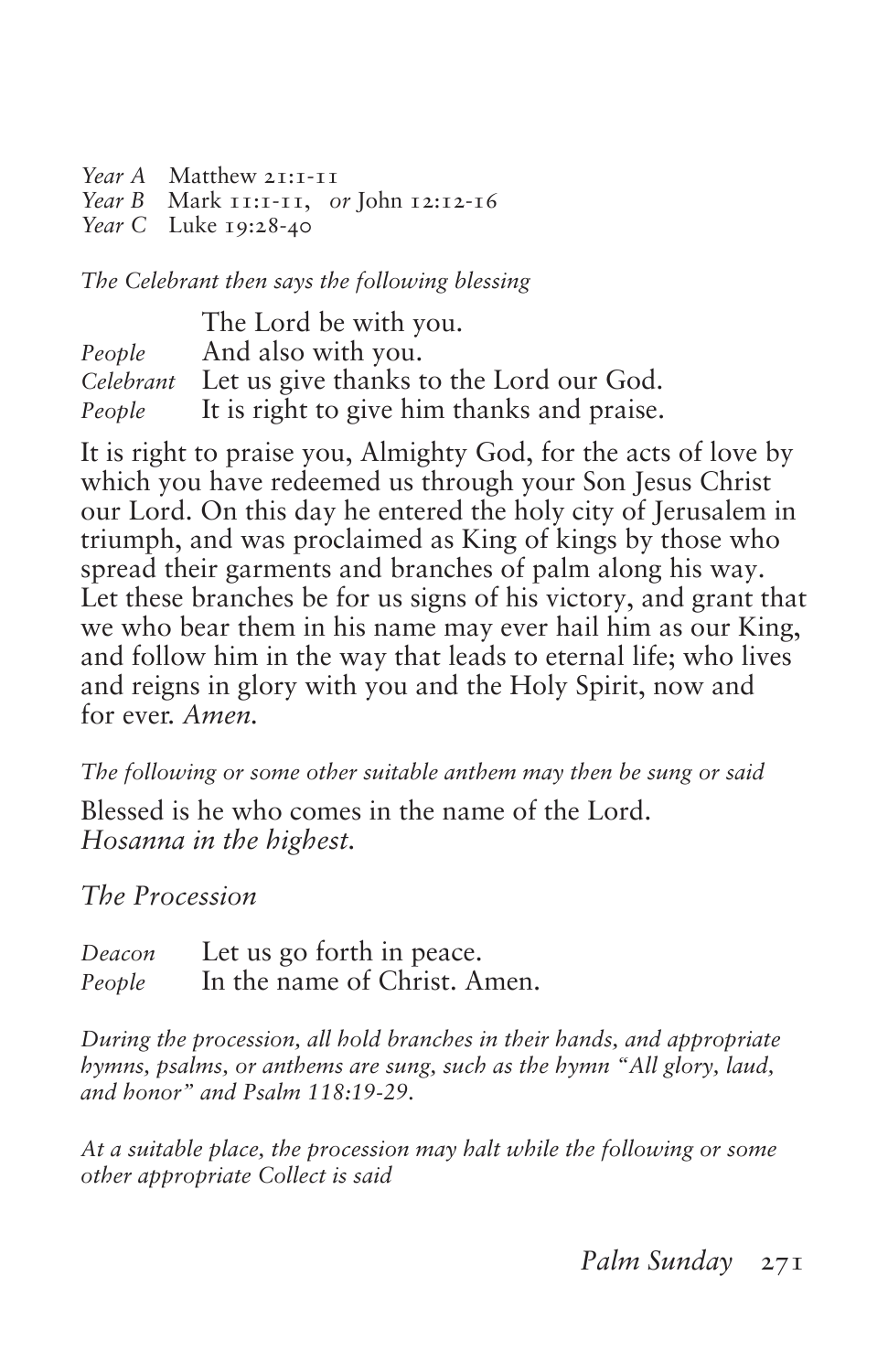Almighty God, whose most dear Son went not up to joy but first he suffered pain, and entered not into glory before he was crucified: Mercifully grant that we, walking in the way of the cross, may find it none other than the way of life and peace; through Jesus Christ our Lord. *Amen.*

*In the absence of a bishop or priest, the preceding service may be led by a deacon or lay reader.*

*At services on this day other than the principal celebration, suitable portions of the preceding may be used.*

#### **At the Eucharist**

*When the Liturgy of the Palms immediately precedes the Eucharist, the celebration begins with the Salutation and Collect of the Day.*

Let us pray.

Almighty and everliving God, in your tender love for the human race you sent your Son our Savior Jesus Christ to take upon him our nature, and to suffer death upon the cross, giving us the example of his great humility: Mercifully grant that we may walk in the way of his suffering, and also share in his resurrection; through Jesus Christ our Lord, who lives and reigns with you and the Holy Spirit, one God, for ever and ever. *Amen*.

*Old Testament* Isaiah 50:4-9a *Psalm* 31:9-16 *Epistle* Philippians 2:5-11

*The Passion Gospel is announced in the following manner*

The Passion of our Lord Jesus Christ according to

*The customary responses before and after the Gospel are omitted.*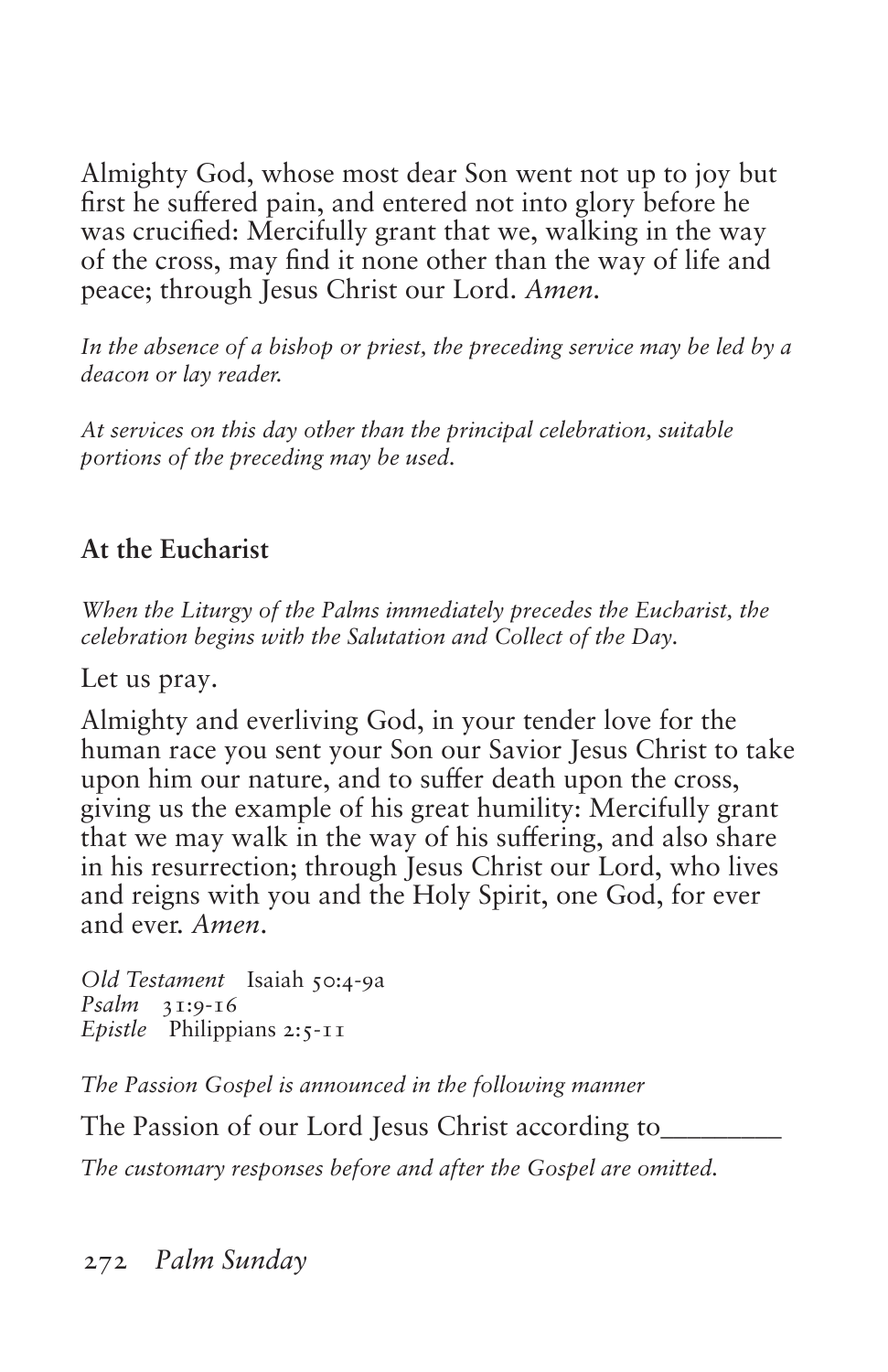*Year A* Matthew 26:14—27:66 *or* 27:11‑54 *Year B* Mark 14:1—15:47 *or* 15:1‑39(40‑47)

*Year C* Luke 22:14—23:56 *or* 23:1‑49

*The Passion Gospel may be read or chanted by lay persons. Specific roles may be assigned to different persons, the congregation taking the part of the crowd.*

*The congregation may be seated for the first part of the Passion. At the verse which mentions the arrival at Golgotha (Matthew 27:33, Mark 15:22, Luke 23:33) all stand.*

*When the Liturgy of the Palms has preceded, the Nicene Creed and the Confession of Sin may be omitted at this service.*

*Preface of Holy Week*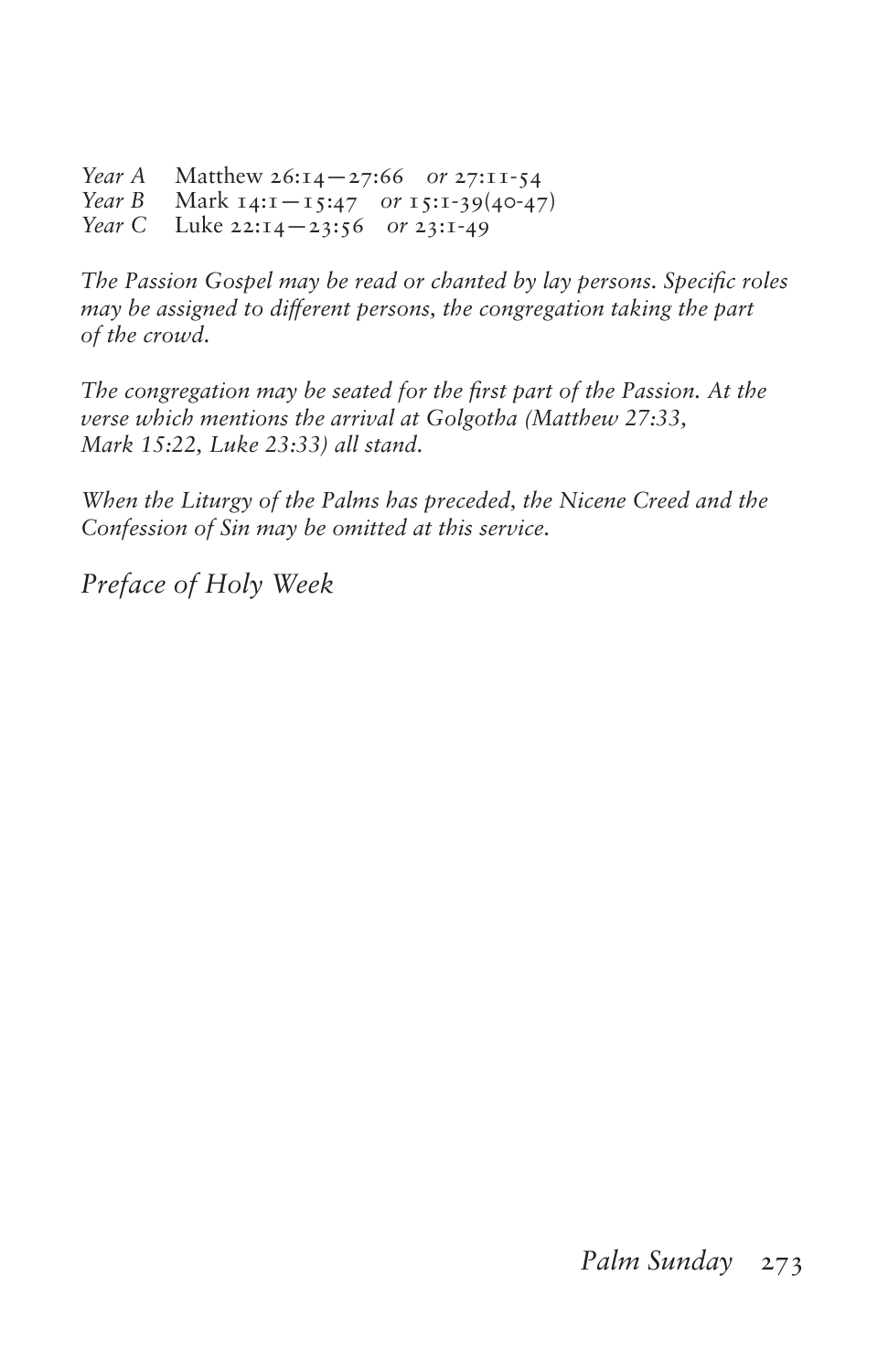# Maundy Thursday

*The Eucharist begins in the usual manner, using the following Collect, Psalm, and Lessons*

Almighty Father, whose dear Son, on the night before he suffered, instituted the Sacrament of his Body and Blood: Mercifully grant that we may receive it thankfully in remembrance of Jesus Christ our Lord, who in these holy mysteries gives us a pledge of eternal life; and who now lives and reigns with you and the Holy Spirit, one God, for ever and ever. *Amen.*

*Old Testament* Exodus 12:1‑4(5-10)11-14 *Psalm* 116:1,10-17 (*omit Hallelujah in verse 17*) *Epistle* I Corinthians 11:23-26 *Gospel* John 13:1‑17, 31b-35

*When observed, the ceremony of the washing of feet appropriately follows the Gospel and homily.*

*During the ceremony, the following or other suitable anthems may be sung or said*

The Lord Jesus, after he had supped with his disciples and had washed their feet, said to them, "Do you know what I, your Lord and Master, have done to you? I have given you an example, that you should do as I have done."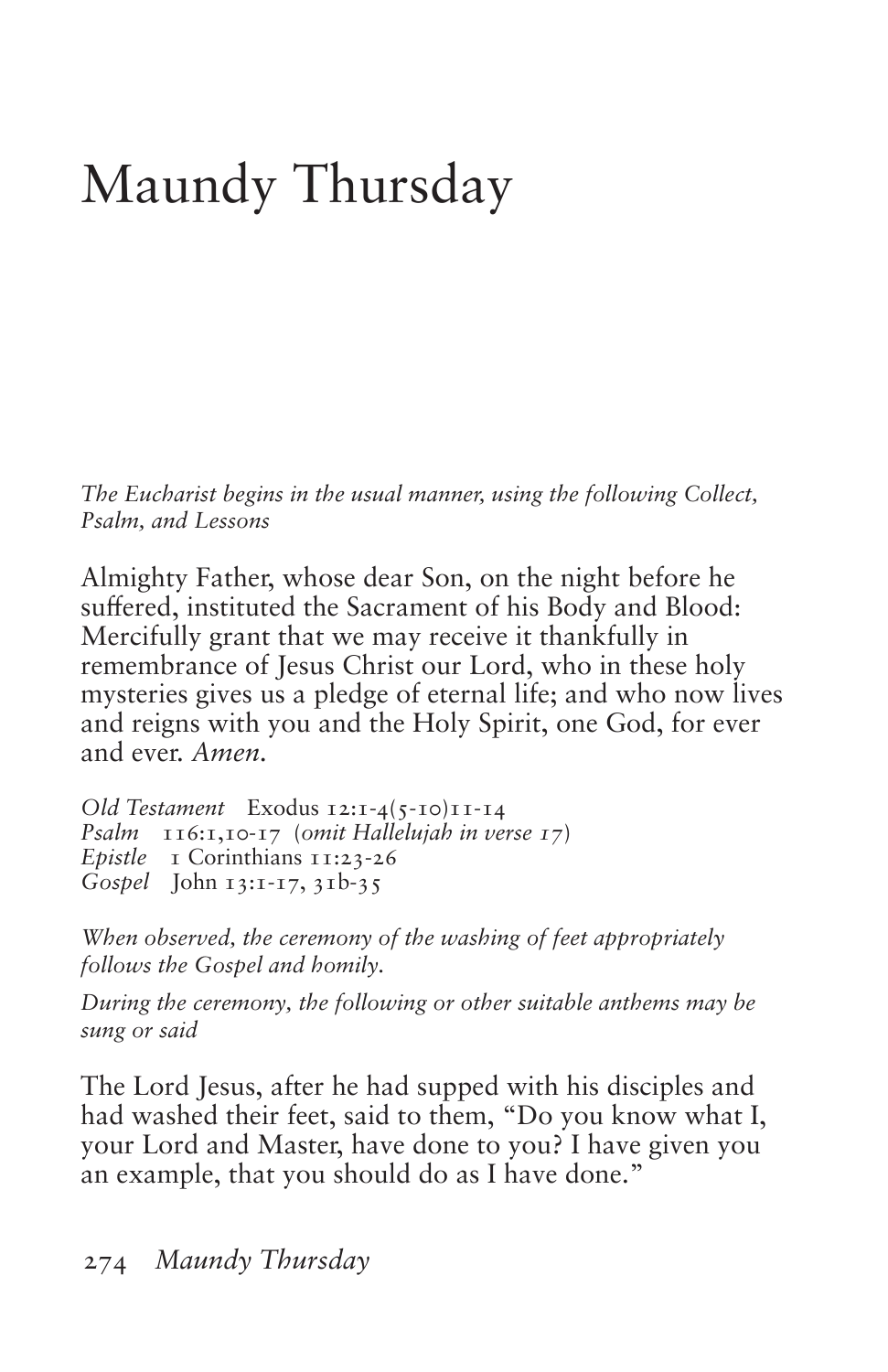*Peace is my last gift to you, my own peace I now leave with you; peace which the world cannot give, I give to you.*

I give you a new commandment: Love one another as I have loved you.

*Peace is my last gift to you, my own peace I now leave with you; peace which the world cannot give, I give to you.*

By this shall the world know that you are my disciples: That you have love for one another.

*The service continues with the Prayers of the People.*

*Where it is desired to administer Holy Communion from the reserved Sacrament on Good Friday, the Sacrament for that purpose is consecrated at this service.*

*Preface of Holy Week*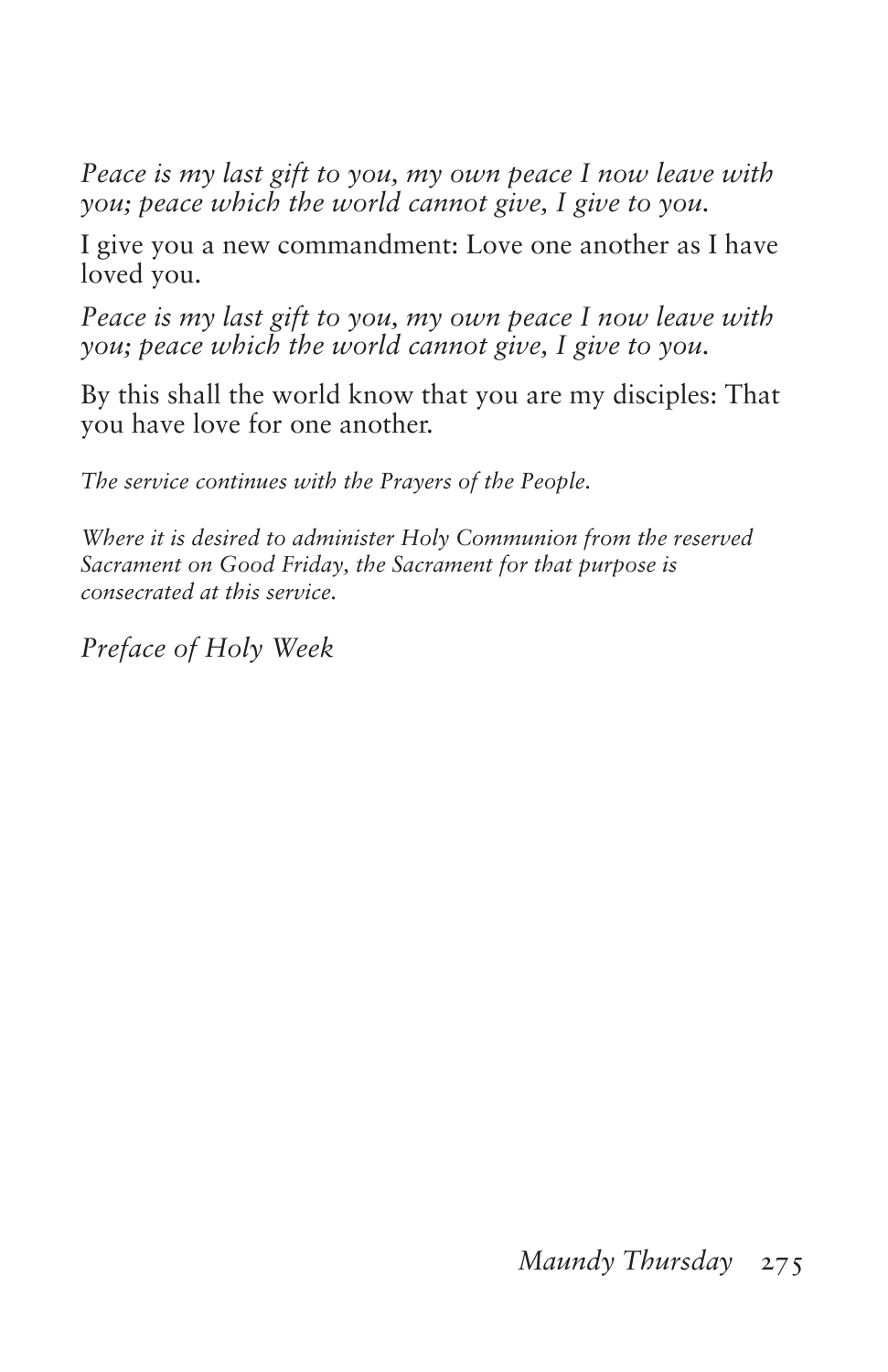## Good Friday

*On this day the ministers enter in silence.*

*All then kneel for silent prayer, after which the Celebrant stands and begins the liturgy with the Collect of the Day.*

*Immediately before the Collect, the Celebrant may say*

Blessed be our God. *People* For ever and ever. Amen.

Let us pray.

Almighty God, we pray you graciously to behold this your family, for whom our Lord Jesus Christ was willing to be betrayed, and given into the hands of sinners, and to suffer death upon the cross; who now lives and reigns with you and the Holy Spirit, one God, for ever and ever. *Amen.*

*Old Testament* Isaiah 52:13—53:12 *Psalm* 22 *Epistle* Hebrews 10:16‑25 *or* 4:14-16; 5:7-9

*The Passion Gospel is announced in the following manner*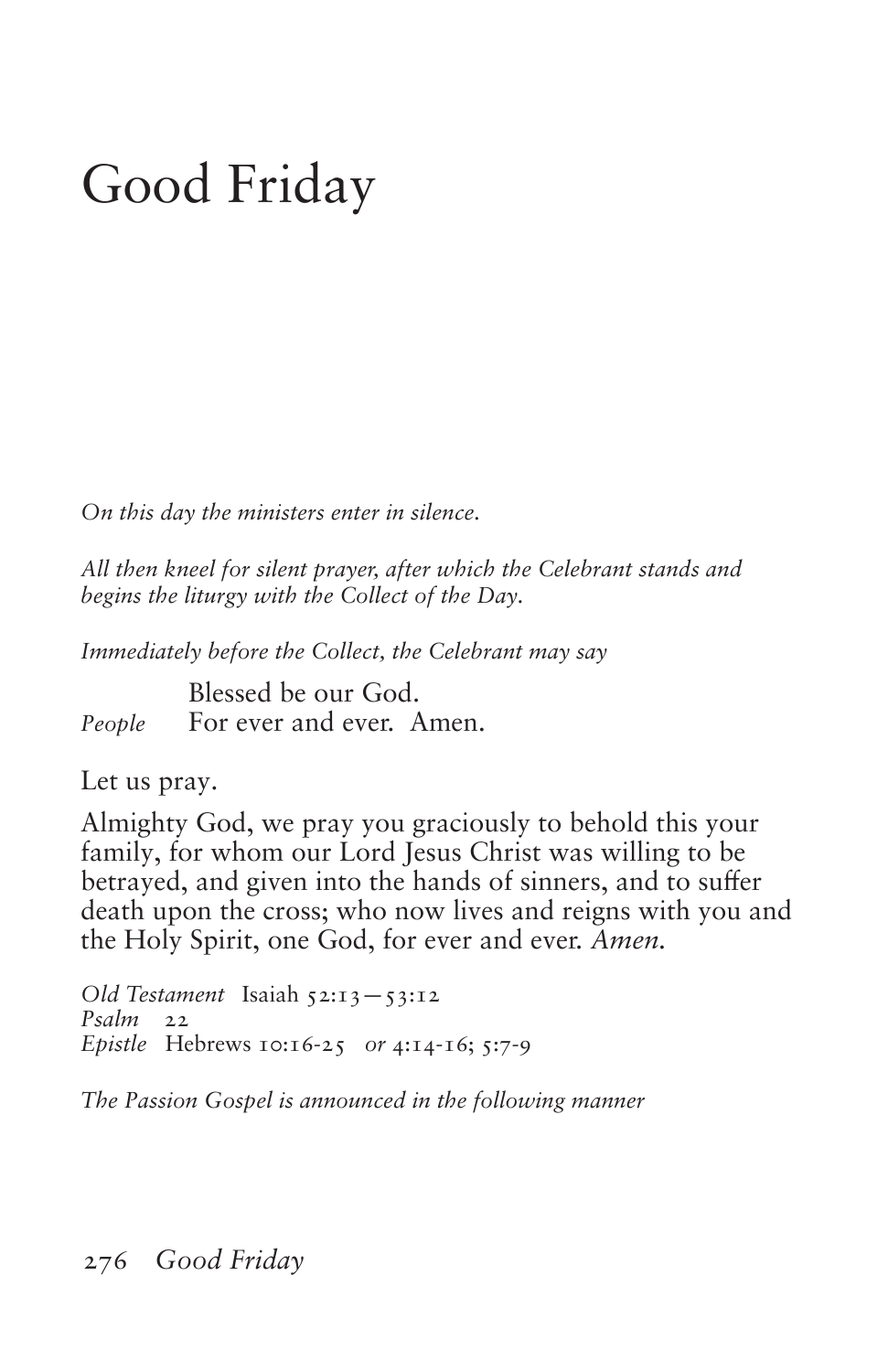The Passion of our Lord Jesus Christ according to John.

*The customary responses before and after the Gospel are omitted.*

John 18:1—19:42

*The Passion Gospel may be read or chanted by lay persons. Specific roles may be assigned to different persons, the congregation taking the part of the crowd.*

*The congregation may be seated for the first part of the Passion. At the verse which mentions the arrival at Golgotha (John 19:17) all stand.*

*The Sermon follows.*

*A hymn may then be sung.*

#### **The Solemn Collects**

*All standing, the Deacon, or other person appointed, says to the people*

Dear People of God: Our heavenly Father sent his Son into the world, not to condemn the world, but that the world through him might be saved; that all who believe in him might be delivered from the power of sin and death, and become heirs with him of everlasting life.

We pray, therefore, for people everywhere according to their needs.

*In the biddings which follow, the indented petitions may be adapted by addition or omission, as appropriate, at the discretion of the Celebrant. The people may be directed to stand or kneel.*

*The biddings may be read by a Deacon or other person appointed. The Celebrant says the Collects.*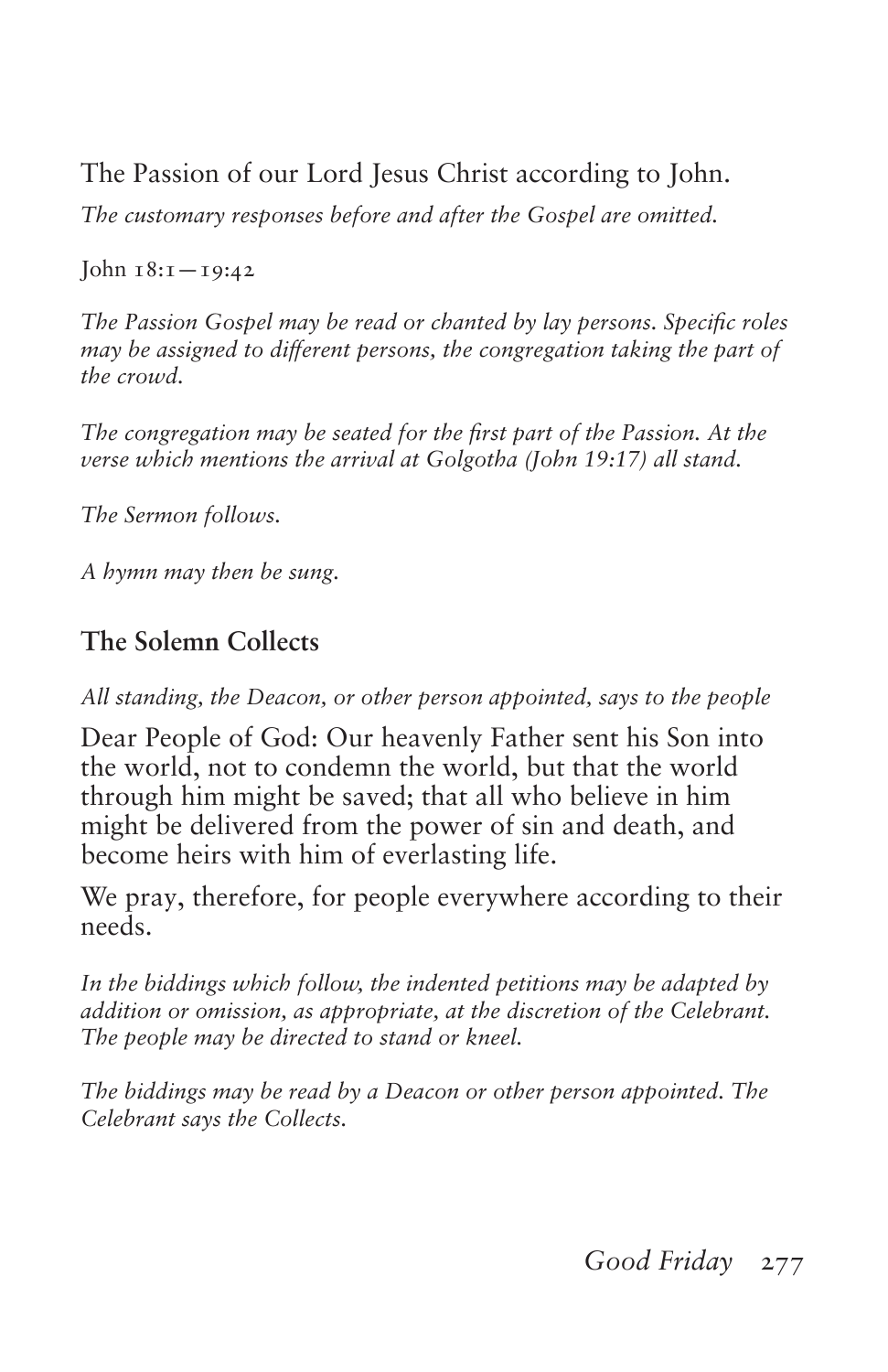Let us pray for the holy Catholic Church of Christ throughout the world;

For its unity in witness and service For all bishops and other ministers and the people whom they serve For *N*., our Bishop, and all the people of this diocese For all Christians in this community For those about to be baptized (particularly\_\_\_\_\_\_\_\_\_\_

That God will confirm his Church in faith, increase it in love, and preserve it in peace.

*Silence*

Almighty and everlasting God, by whose Spirit the whole body of your faithful people is governed and sanctified: Receive our supplications and prayers which we offer before you for all members of your holy Church, that in their vocation and ministry they may truly and devoutly serve you; through our Lord and Savior Jesus Christ. *Amen.*

Let us pray for all nations and peoples of the earth, and for those in authority among them;

For *N*., the President of the United States For the Congress and the Supreme Court For the Members and Representatives of the United Nations

For all who serve the common good

That by God's help they may seek justice and truth, and live in peace and concord.

*Silence*

Almighty God, kindle, we pray, in every heart the true love of peace, and guide with your wisdom those who take counsel for the nations of the earth; that in tranquillity your dominion may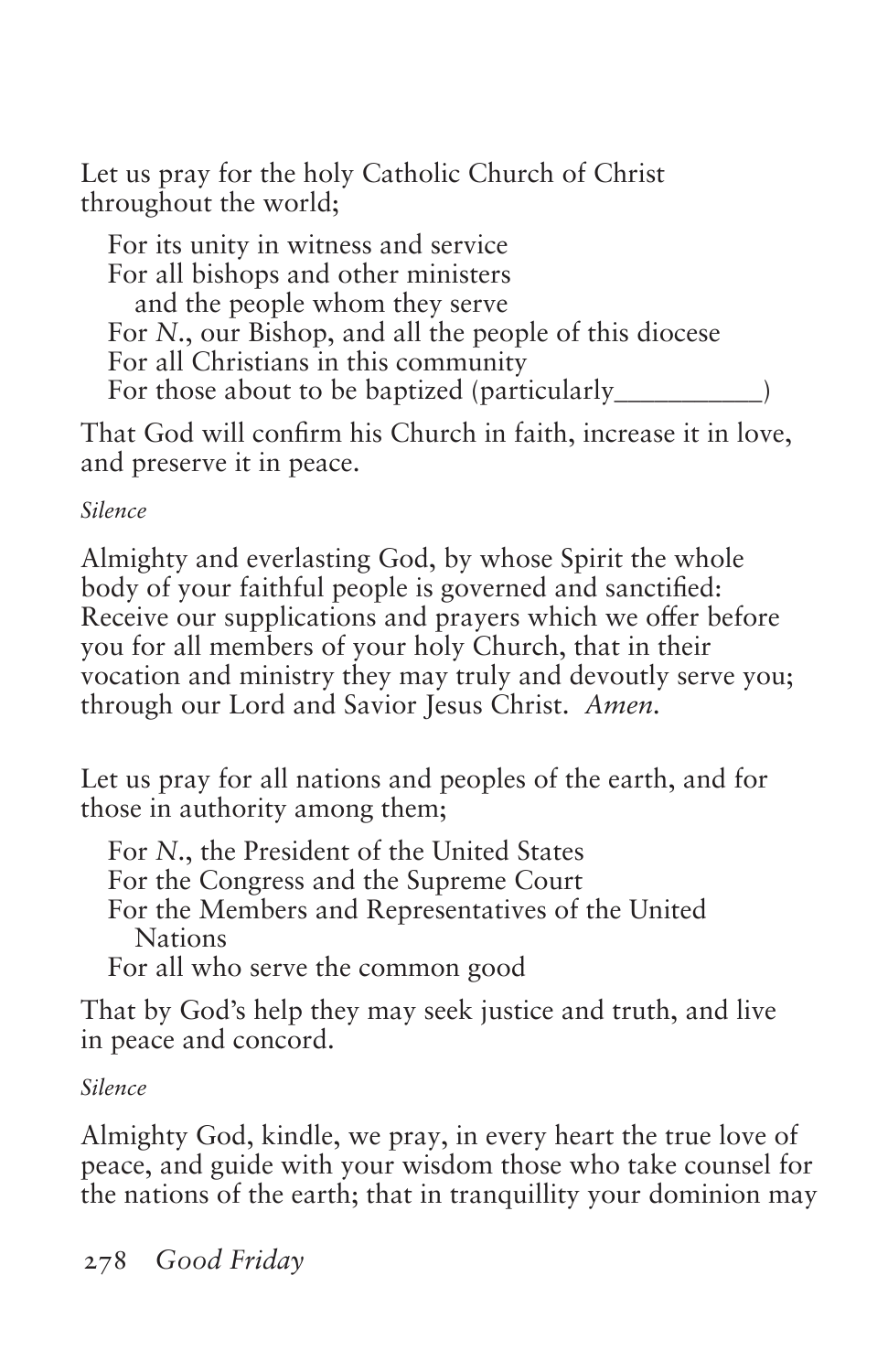increase, until the earth is filled with the knowledge of your love; through Jesus Christ our Lord. *Amen.*

Let us pray for all who suffer and are afflicted in body or in mind;

For the hungry and the homeless, the destitute and the oppressed For the sick, the wounded, and the crippled For those in loneliness, fear, and anguish For those who face temptation, doubt, and despair For the sorrowful and bereaved For prisoners and captives, and those in mortal danger

That God in his mercy will comfort and relieve them, and grant them the knowledge of his love, and stir up in us the will and patience to minister to their needs.

*Silence*

Gracious God, the comfort of all who sorrow, the strength of all who suffer: Let the cry of those in misery and need come to you, that they may find your mercy present with them in all their afflictions; and give us, we pray, the strength to serve them for the sake of him who suffered for us, your Son Jesus Christ our Lord. *Amen.*

Let us pray for all who have not received the Gospel of Christ;

For those who have never heard the word of salvation For those who have lost their faith For those hardened by sin or indifference For the contemptuous and the scornful For those who are enemies of the cross of Christ and persecutors of his disciples

For those who in the name of Christ have persecuted others

That God will open their hearts to the truth, and lead them to faith and obedience.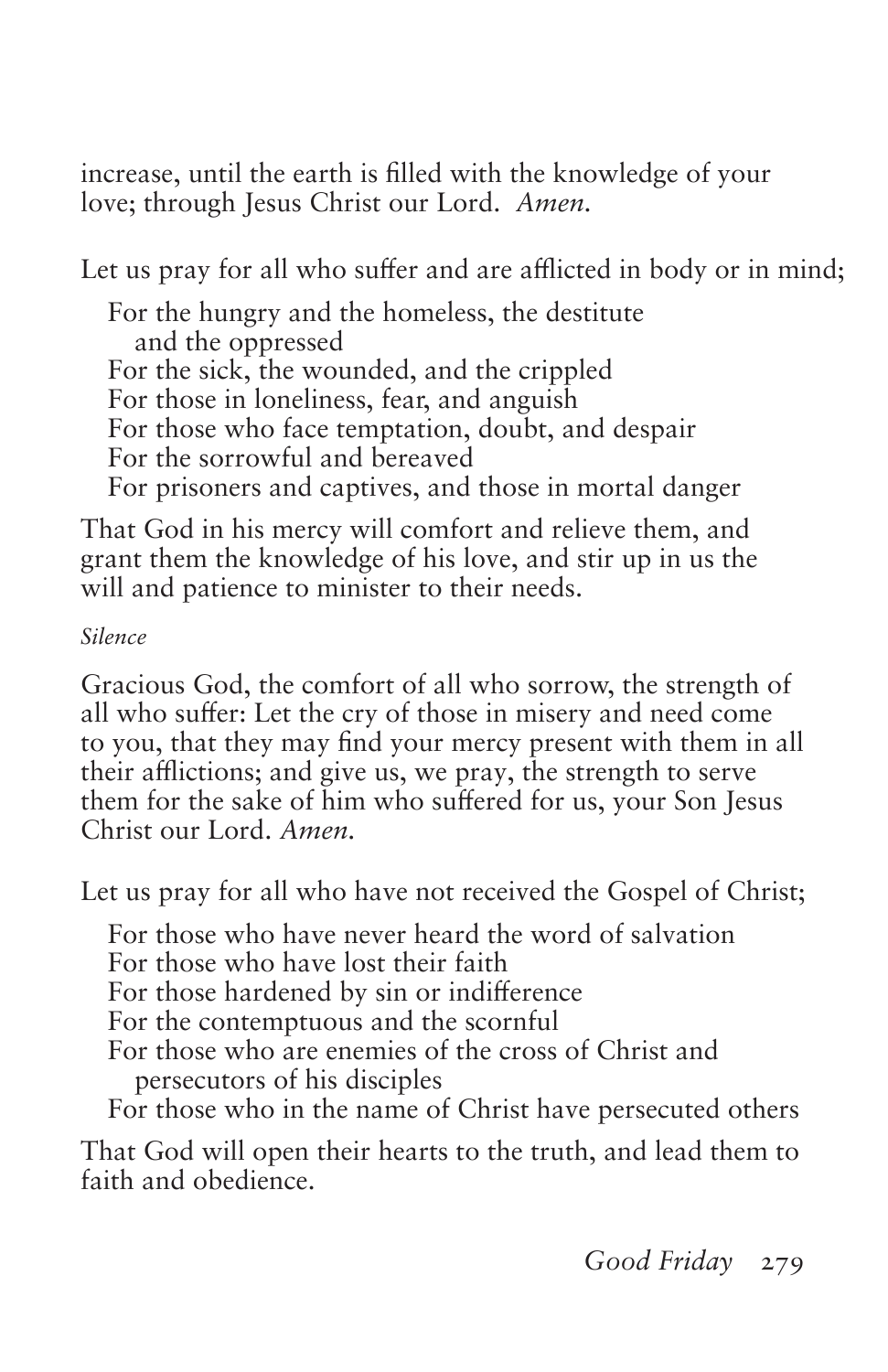#### *Silence*

Merciful God, creator of all the peoples of the earth and lover of souls: Have compassion on all who do not know you as you are revealed in your Son Jesus Christ; let your Gospel be preached with grace and power to those who have not heard it; turn the hearts of those who resist it; and bring home to your fold those who have gone astray; that there may be one flock under one shepherd, Jesus Christ our Lord. *Amen.*

Let us commit ourselves to our God, and pray for the grace of a holy life, that, with all who have departed this world and have died in the peace of Christ, and those whose faith is known to God alone, we may be accounted worthy to enter into the fullness of the joy of our Lord, and receive the crown of life in the day of resurrection.

#### *Silence*

O God of unchangeable power and eternal light: Look favorably on your whole Church, that wonderful and sacred mystery; by the effectual working of your providence, carry out in tranquillity the plan of salvation; let the whole world see and know that things which were cast down are being raised up, and things which had grown old are being made new, and that all things are being brought to their perfection by him through whom all things were made, your Son Jesus Christ our Lord; who lives and reigns with you, in the unity of the Holy Spirit, one God, for ever and ever. *Amen*.

*The service may be concluded here with the singing of a hymn or anthem, the Lord's Prayer, and the final prayer on page 282.*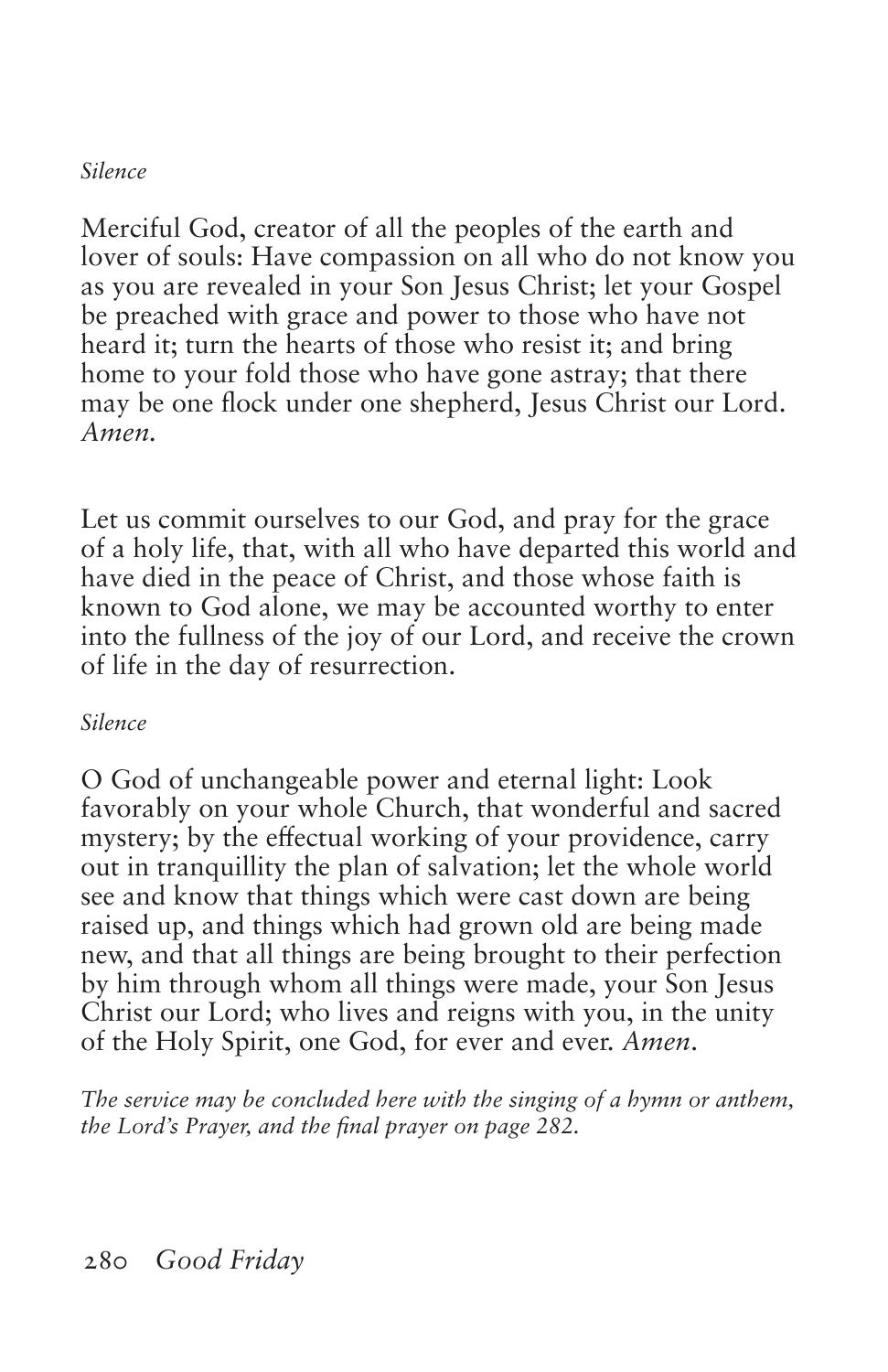*If desired, a wooden cross may now be brought into the church and placed in the sight of the people.*

*Appropriate devotions may follow, which may include any or all of the following, or other suitable anthems. If the texts are recited rather than sung, the congregation reads the parts in italics.*

#### **Anthem 1**

We glory in your cross, O Lord, *and praise and glorify your holy resurrection; for by virtue of your cross joy has come to the whole world.*

May God be merciful to us and bless us, show us the light of his countenance, and come to us.

*Let your ways be known upon earth, your saving health among all nations.*

Let the peoples praise you, O God; let all the peoples praise you.

*We glory in your cross, O Lord, and praise and glorify your holy resurrection; for by virtue of your cross joy has come to the whole world.*

#### **Anthem 2**

We adore you, O Christ, and we bless you, *because by your holy cross you have redeemed the world.*

If we have died with him, we shall also live with him; if we endure, we shall also reign with him.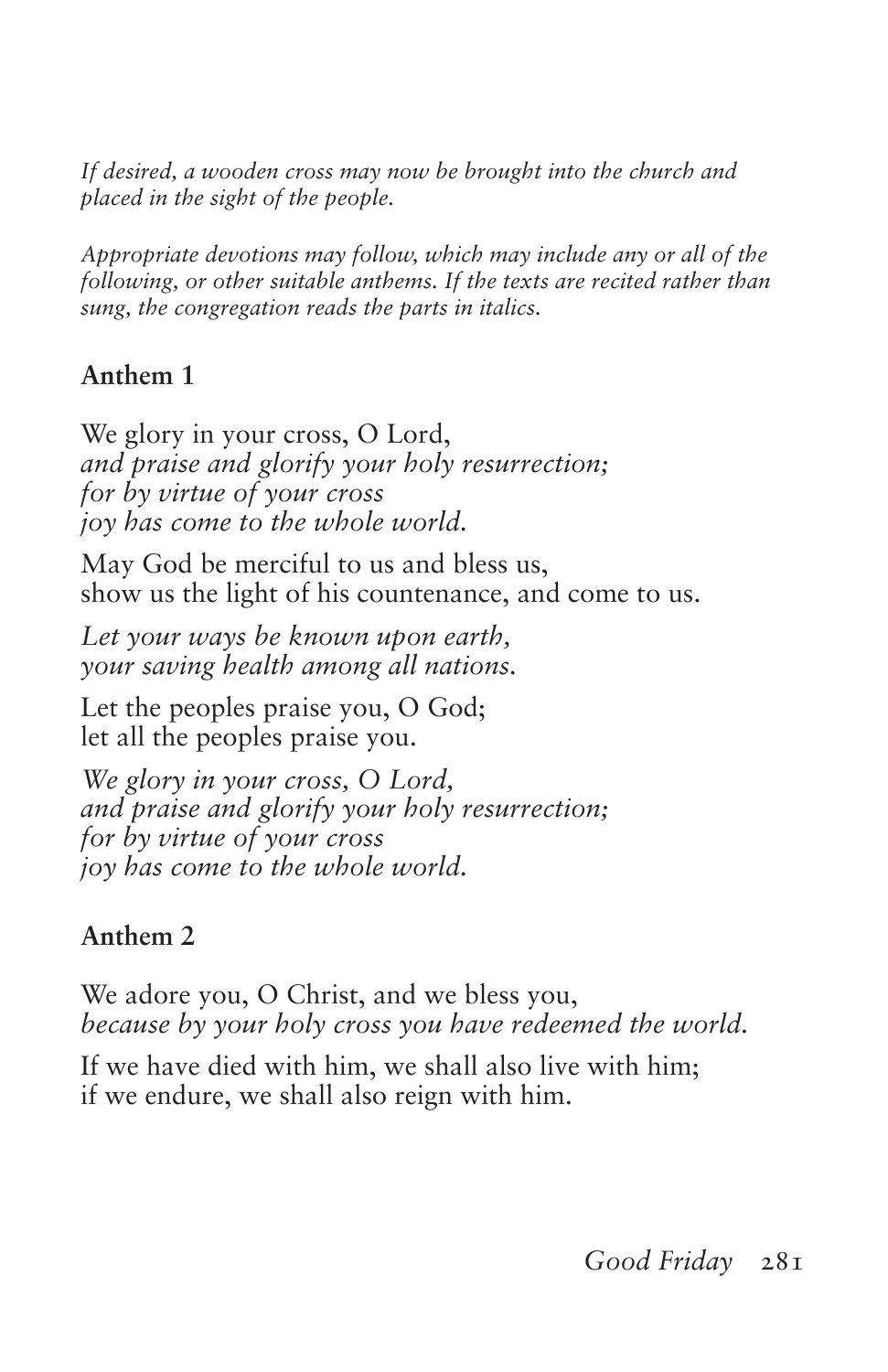*We adore you, O Christ, and we bless you, because by your holy cross you have redeemed the world.*

#### **Anthem 3**

O Savior of the world, who by thy cross and precious blood hast redeemed us: *Save us and help us, we humbly beseech thee, O Lord.*

*The hymn "Sing, my tongue, the glorious battle," or some other hymn extolling the glory of the cross, is then sung.*

*The service may be concluded here with the Lord's Prayer and the final prayer below.*

*In the absence of a bishop or priest, all that precedes may be led by a deacon or lay reader.*

*In places where Holy Communion is to be administered from the reserved Sacrament, the following order is observed*

A Confession of Sin The Lord's Prayer The Communion

*The service concludes with the following prayer. No blessing or dismissal is added.*

Lord Jesus Christ, Son of the living God, we pray you to set your passion, cross, and death between your judgment and our souls, now and in the hour of our death. Give mercy and grace to the living; pardon and rest to the dead; to your holy Church peace and concord; and to us sinners everlasting life and glory; for with the Father and the Holy Spirit you live and reign, one God, now and for ever. *Amen.*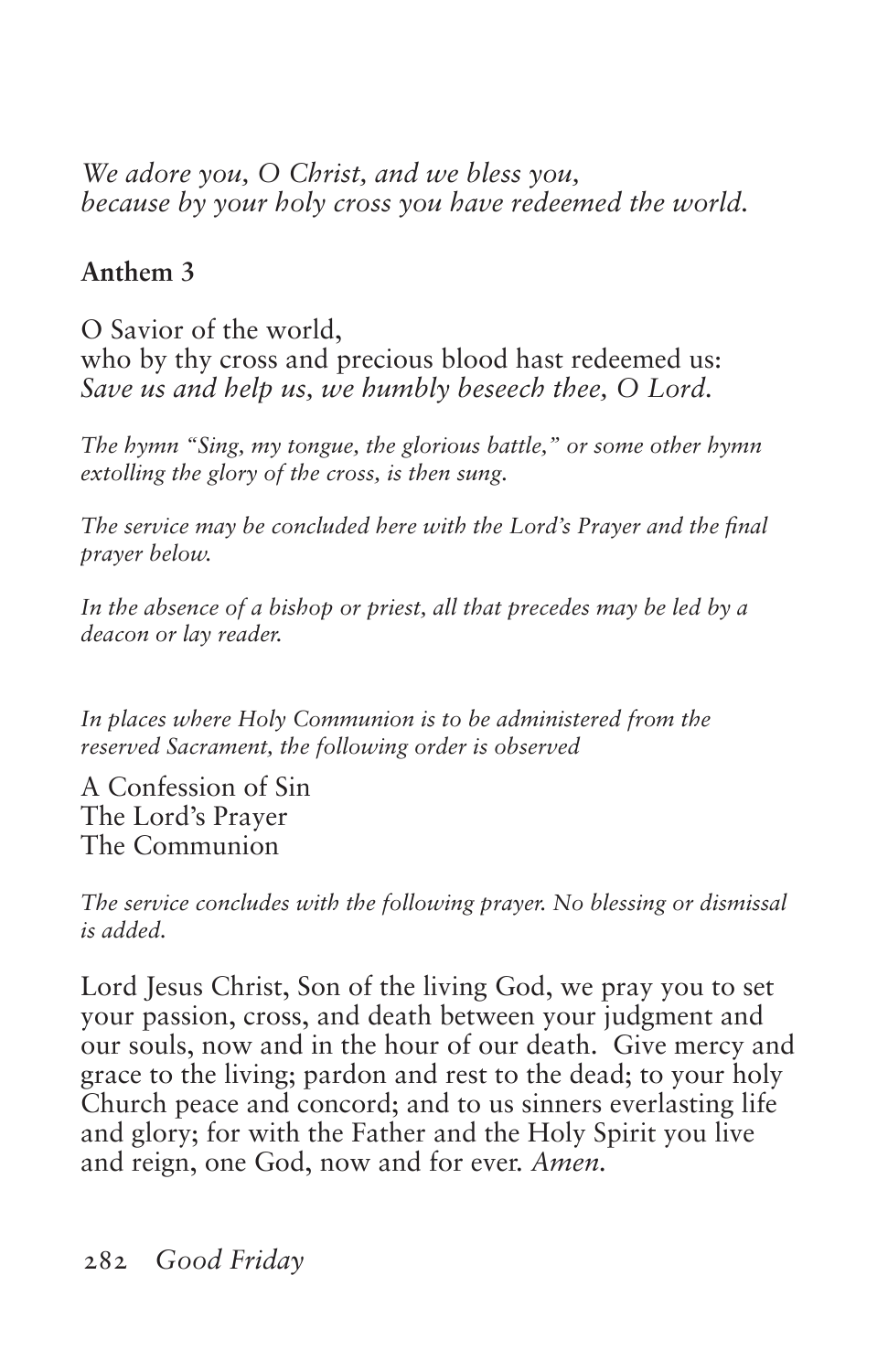# Holy Saturday

*There is no celebration of the Eucharist on this day.*

*When there is a Liturgy of the Word, the Celebrant begins with the Collect of the Day*

O God, Creator of heaven and earth: Grant that, as the crucified body of your dear Son was laid in the tomb and rested on this holy Sabbath, so we may await with him the coming of the third day, and rise with him to newness of life; who now lives and reigns with you and the Holy Spirit, one God, for ever and ever. *Amen.*

*Old Testament* Job 14:1‑14 *or* Lamentations 3:1-9,19-24 *Psalm* 31:1‑4,15-16 *Epistle* I Peter 4:1-8 *Gospel* Matthew 27:57‑66, *or* John 19:38‑42

*After the Gospel (and homily), in place of the Prayers of the People, the Anthem "In the midst of life" (page 484 or 492) is sung or said.*

*The service then concludes with the Lord's Prayer and the Grace.*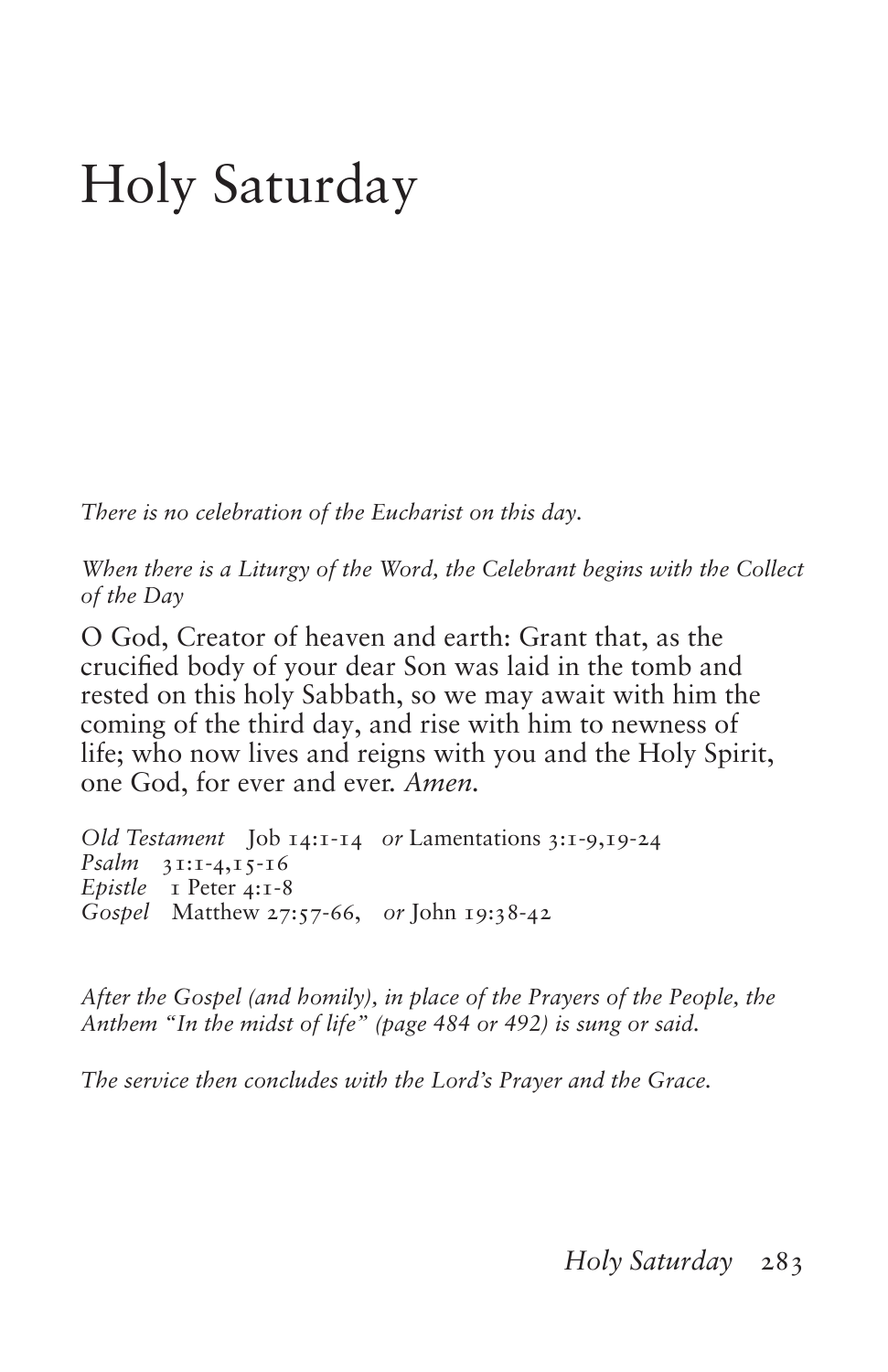### *Concerning the Vigil*

The Great Vigil, when observed, is the first service of Easter Day. It is celebrated at a convenient time between sunset on Holy Saturday and sunrise on Easter Morning.

The service normally consists of four parts:

- 1. The Service of Light.
- 2. The Service of Lessons.
- 3. Christian Initiation, or the Renewal of Baptismal Vows.
- 4. The Holy Eucharist with the administration of Easter Communion.

It is customary for all the ordained ministers present, together with lay readers, singers, and other persons, to take active parts in the service.

The bishop, when present, is the chief celebrant, presides at Baptism and administers Confirmation, and normally preaches the sermon.

The priests who are present share among them the reading of the Collects which follow each Lesson, and assist at Baptism and the Eucharist. In the absence of a bishop, a priest presides at the service.

It is the prerogative of a deacon to carry the Paschal Candle to its place, and to chant the Exsultet. Deacons likewise assist at Baptism and the Eucharist according to their order.

Lay persons read the Lessons and the Epistle, and assist in other ways. A lay person may be assigned to chant the Exsultet. It is desirable that each Lesson be read by a different reader.

In the absence of a bishop or priest, a deacon or lay reader may lead the first two parts of the service, the Renewal of Baptismal Vows, and the Ministry of the Word of the Vigil Eucharist, concluding with the Prayers of the People, the Lord's Prayer, and the Dismissal.

A deacon may also, when the services of a priest cannot be obtained, and with the authorization of the bishop, officiate at public Baptism; and may administer Easter Communion from the Sacrament previously consecrated.

When the Vigil is not celebrated, the Service of Light may take place at a convenient time before the Liturgy on Easter Day.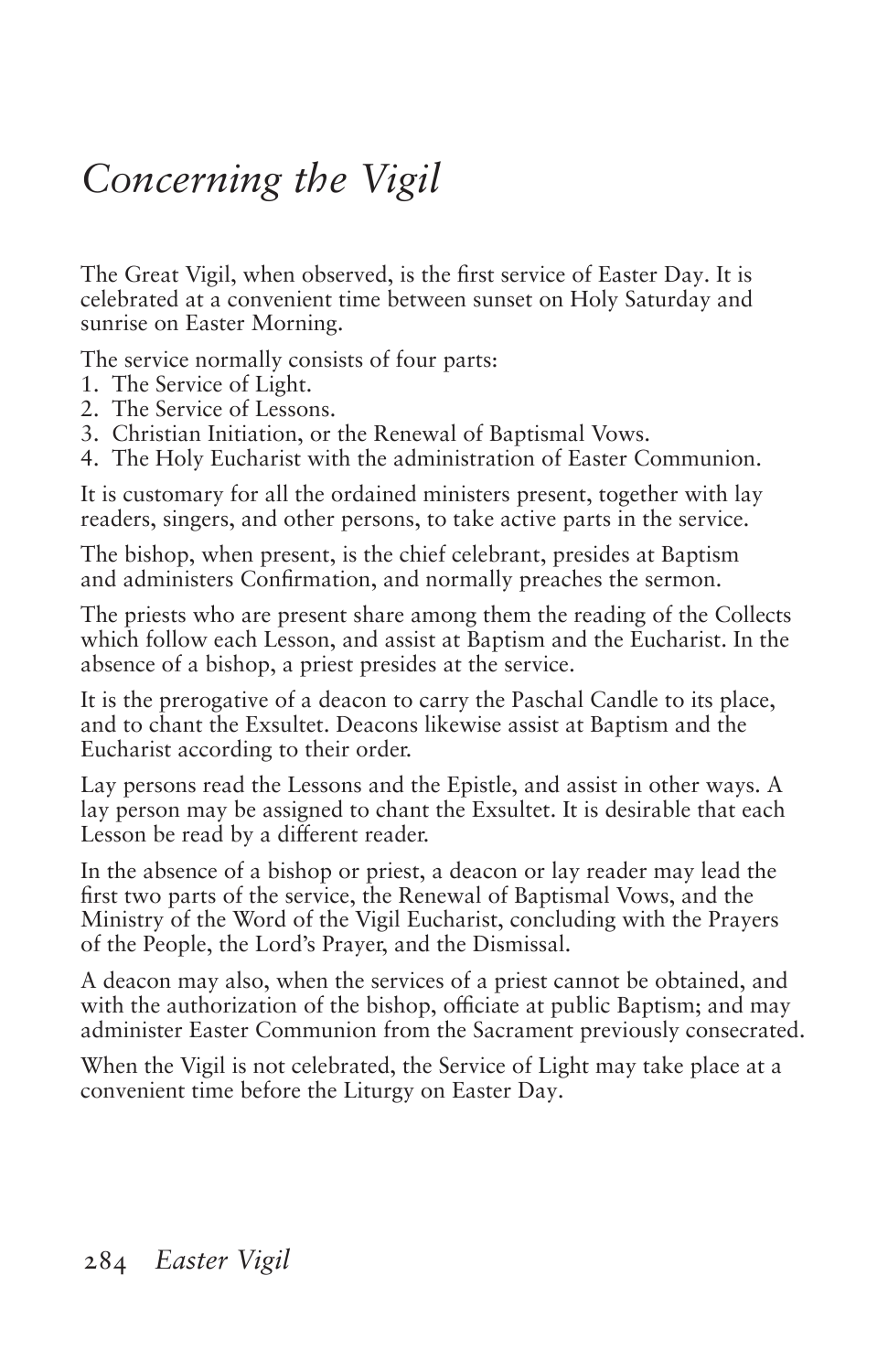# The Great Vigil of Easter

### The Lighting of the Paschal Candle

*In the darkness, fire is kindled; after which the Celebrant may address the people in these or similar words*

Dear friends in Christ: On this most holy night, in which our Lord Jesus passed over from death to life, the Church invites her members, dispersed throughout the world, to gather in vigil and prayer. For this is the Passover of the Lord, in which, by hearing his Word and celebrating his Sacraments, we share in his victory over death.

*The Celebrant may say the following prayer*

Let us pray.

O God, through your Son you have bestowed upon your people the brightness of your light: Sanctify this new fire, and grant that in this Paschal feast we may so burn with heavenly desires, that with pure minds we may attain to the festival of everlasting light; through Jesus Christ our Lord. *Amen.*

*The Paschal Candle is then lighted from the newly kindled fire, and the Deacon (the Celebrant if there is no deacon) bearing the Candle, leads the procession to the chancel, pausing three times and singing or saying*

The light of Christ. *People* Thanks be to God.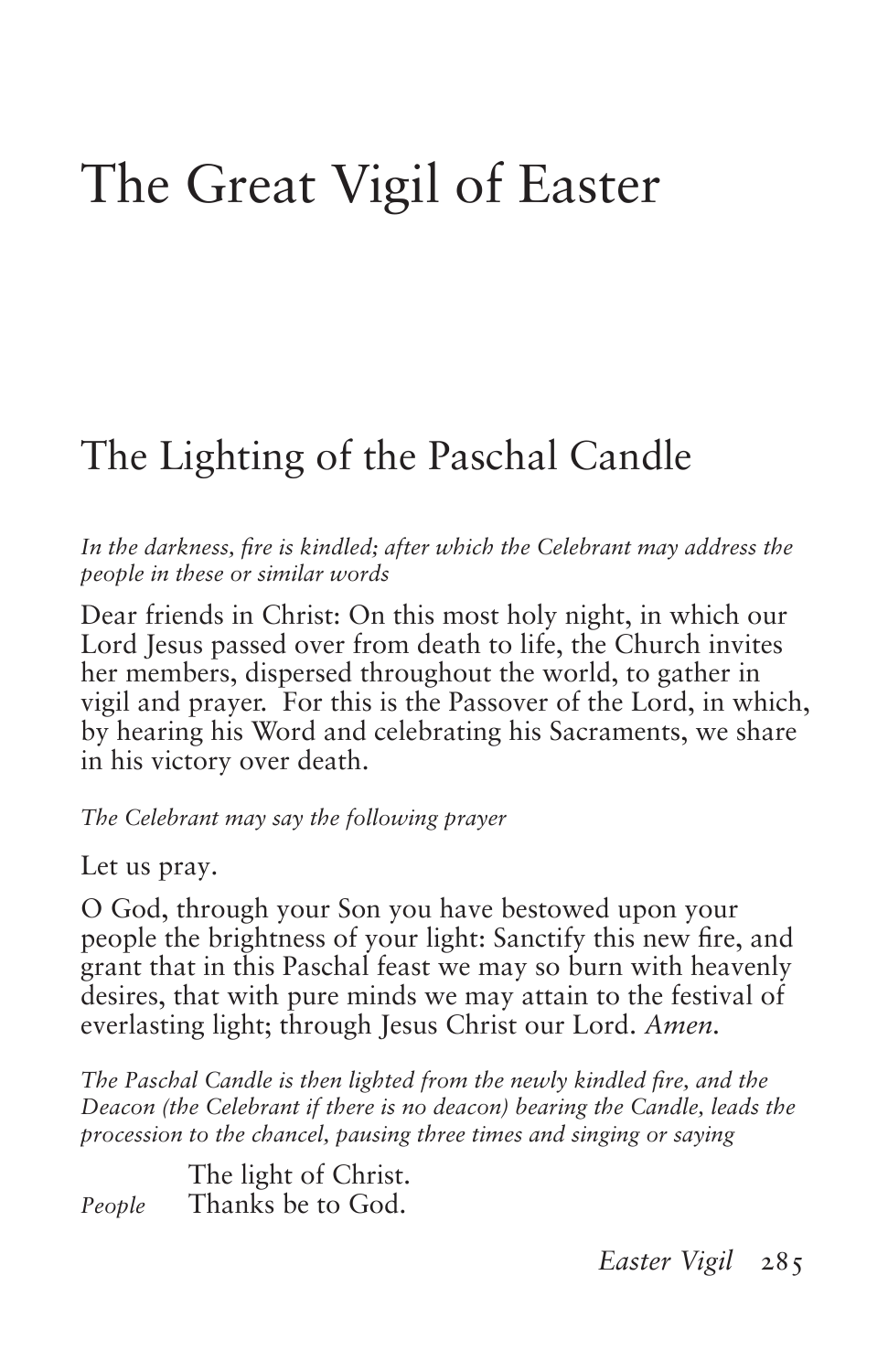*If candles have been distributed to members of the congregation, they are lighted from the Paschal Candle at this time. Other candles and lamps in the church, except for those at the Altar, may also be lighted.*

*The Paschal Candle is placed in its stand.*

*Then the Deacon, or other person appointed, standing near the Candle, sings or says the Exsultet, as follows (the indicated sections may be omitted)*

Rejoice now, heavenly hosts and choirs of angels, and let your trumpets shout Salvation for the victory of our mighty King.

Rejoice and sing now, all the round earth, bright with a glorious splendor, for darkness has been vanquished by our eternal King.

Rejoice and be glad now, Mother Church, and let your holy courts, in radiant light, resound with the praises of your people.

All you who stand near this marvelous and holy flame, pray with me to God the Almighty for the grace to sing the worthy praise of this great light; through Jesus Christ his Son our Lord, who lives and reigns with him, in the unity of the Holy Spirit, one God, for ever and ever. *Amen.*

| The Lord be with you.                                    |
|----------------------------------------------------------|
| Answer And also with you.                                |
| Deacon Let us give thanks to the Lord our God.           |
| <i>Answer</i> It is right to give him thanks and praise. |

#### *Deacon*

It is truly right and good, always and everywhere, with our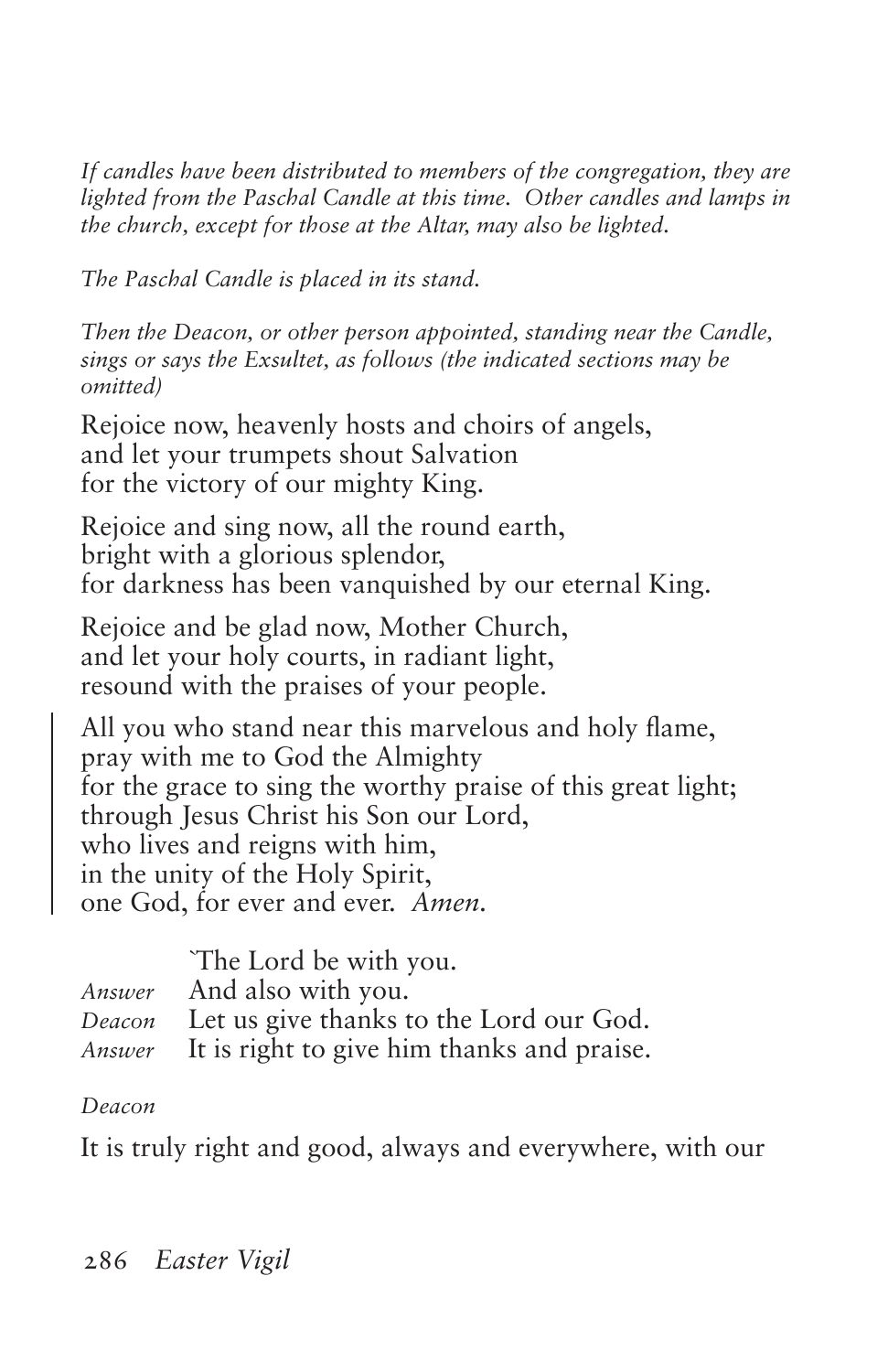whole heart and mind and voice, to praise you, the invisible, almighty, and eternal God, and your only-begotten Son, Jesus Christ our Lord; for he is the true Paschal Lamb, who at the feast of the Passover paid for us the debt of Adam's sin, and by his blood delivered your faithful people.

This is the night, when you brought our fathers, the children of Israel, out of bondage in Egypt, and led them through the Red Sea on dry land.

This is the night, when all who believe in Christ are delivered from the gloom of sin, and are restored to grace and holiness of life.

This is the night, when Christ broke the bonds of death and hell, and rose victorious from the grave.

How wonderful and beyond our knowing, O God, is your mercy and loving-kindness to us, that to redeem a slave, you gave a Son.

How holy is this night, when wickedness is put to flight, and sin is washed away. It restores innocence to the fallen, and joy to those who mourn. It casts out pride and hatred, and brings peace and concord.

How blessed is this night, when earth and heaven are joined and man is reconciled to God.

Holy Father, accept our evening sacrifice, the offering of this candle in your honor. May it shine continually to drive away all darkness. May Christ, the Morning Star who knows no setting, find it ever burning—he who gives his light to all creation, and who lives and reigns for ever and ever. *Amen.*

*It is customary that the Paschal Candle burn at all services from Easter Day through the Day of Pentecost.*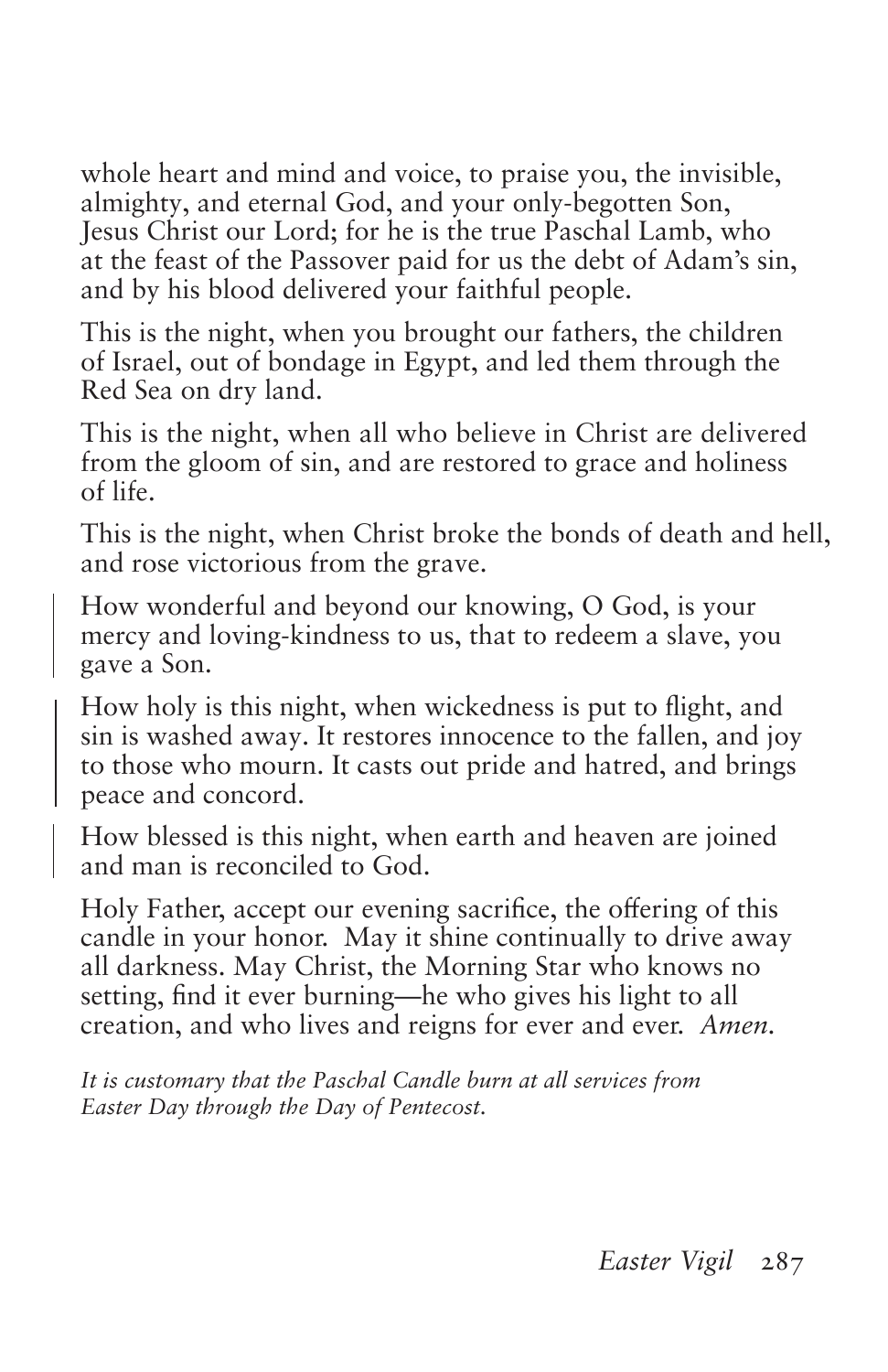### The Liturgy of the Word

*The Celebrant may introduce the Scripture readings in these or similar words*

Let us hear the record of God's saving deeds in history, how he saved his people in ages past; and let us pray that our God will bring each of us to the fullness of redemption.

*At least two of the following Lessons are read, of which one is always the Lesson from Exodus. After each Lesson, the Psalm or Canticle listed, or some other suitable psalm, canticle, or hymn may be sung. A period of silence may be kept; and the Collect provided, or some other suitable Collect, may be said.*

**The story of Creation** Genesis  $1:1-2:4a$ 

Psalm 136:1-9,23-26

Let us pray. *(Silence)*

O God, who wonderfully created, and yet more wonderfully restored, the dignity of human nature: Grant that we may share the divine life of him who humbled himself to share our humanity, your Son Jesus Christ our Lord. *Amen.*

**The Flood** Genesis 7:1-5, 11-18; 8:6-18; 9:8-13

Psalm 46

Let us pray. *(Silence)*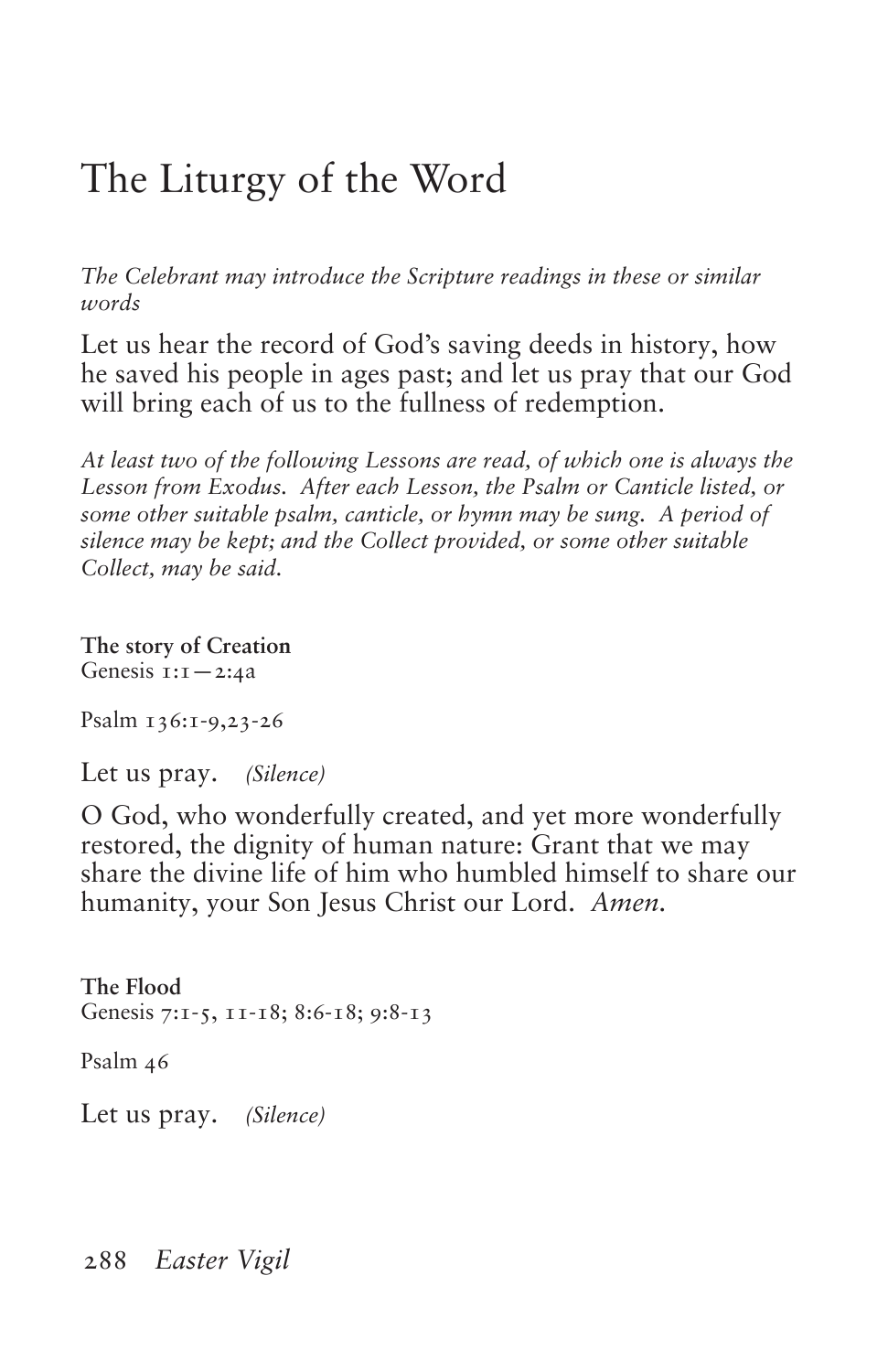Almighty God, you have placed in the skies the sign of your covenant with all living things: Grant that we, who are saved through water and the Spirit, may worthily offer to you our sacrifice of thanksgiving; through Jesus Christ our Lord. *Amen.*

**Abraham's sacrifice of Isaac** Genesis 22:1-18

Psalm<sub>16</sub>

Let us pray. *(Silence)*

God and Father of all believers, for the glory of your Name multiply, by the grace of the Paschal sacrament, the number of your children; that your Church may rejoice to see fulfilled your promise to our father Abraham; through Jesus Christ our Lord. *Amen.*

**Israel's deliverance at the Red Sea** Exodus 14:10-31; 15:20-21

Canticle 8, The Song of Moses

Let us pray. *(Silence)*

O God, whose wonderful deeds of old shine forth even to our own day, you once delivered by the power of your mighty arm your chosen people from slavery under Pharaoh, to be a sign for us of the salvation of all nations by the water of Baptism: Grant that all the peoples of the earth may be numbered among the offspring of Abraham, and rejoice in the inheritance of Israel; through Jesus Christ our Lord. *Amen.*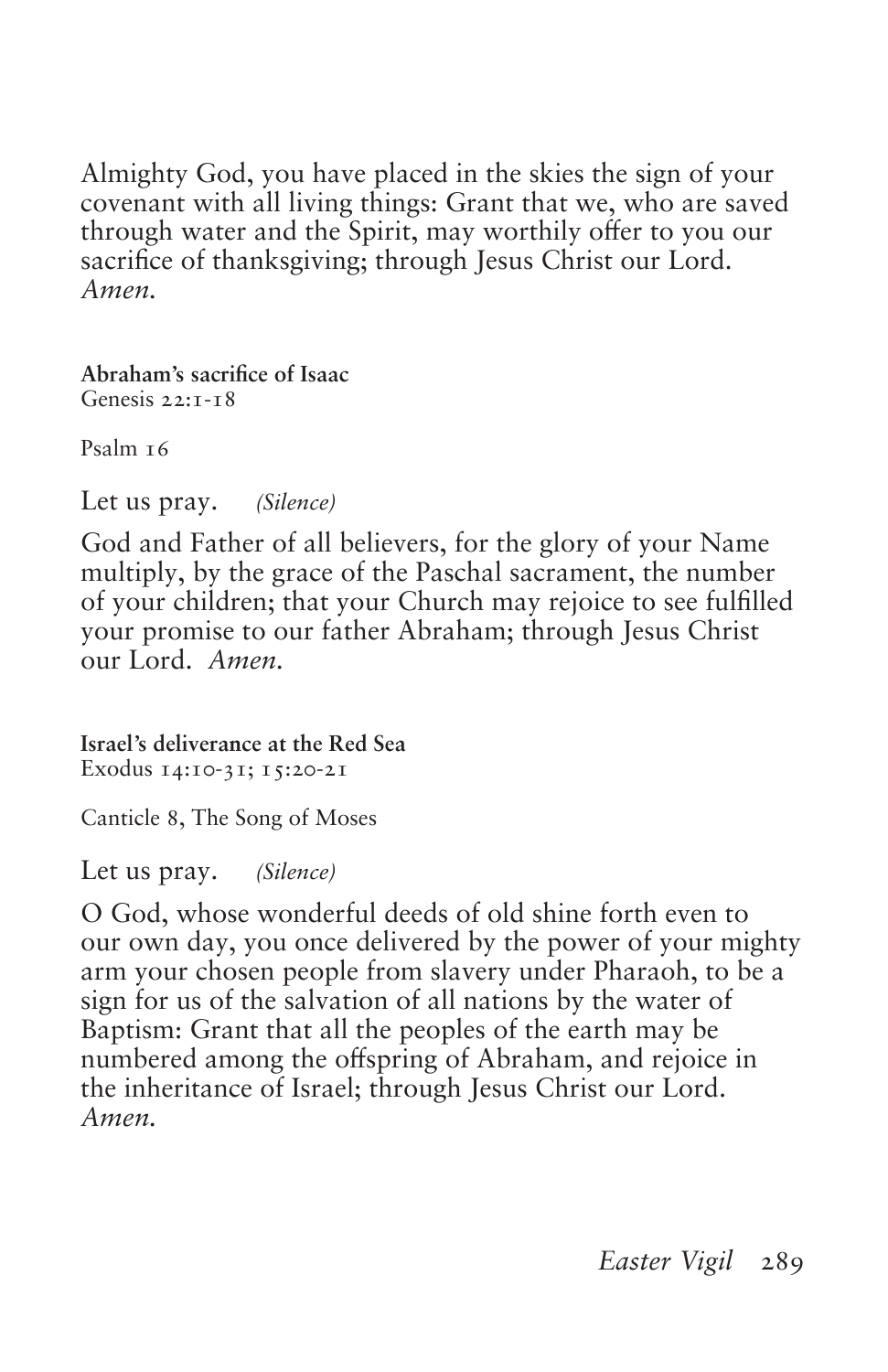**God's Presence in a renewed Israel**

Baruch 3:9-15,32—4:4 *or* Proverbs 8:1-8,19-21; 9:4b-6

Psalm 19

Let us pray. *(Silence)*

O God, you led your ancient people by a pillar of cloud by day and a pillar of fire by night: Grant that we, who serve you now on earth, may come to the joy of that heavenly Jerusalem, where all tears are wiped away and where your saints for ever sing your praise; through Jesus Christ our Lord. *Amen.* 

**Salvation offered freely to all** Isaiah 55:1-11

Canticle 9, The First Song of Isaiah

Let us pray. *(Silence)*

O God, you have created all things by the power of your Word, and you renew the earth by your Spirit: Give now the water of life to those who thirst for you, that they may bring forth abundant fruit in your glorious kingdom; through Jesus Christ our Lord. *Amen.*

**A new heart and a new spirit** Ezekiel 36:24‑28

Psalms 42 and 43

Let us pray. *(Silence)*

Almighty and everlasting God, who in the Paschal mystery established the new covenant of reconciliation: Grant that all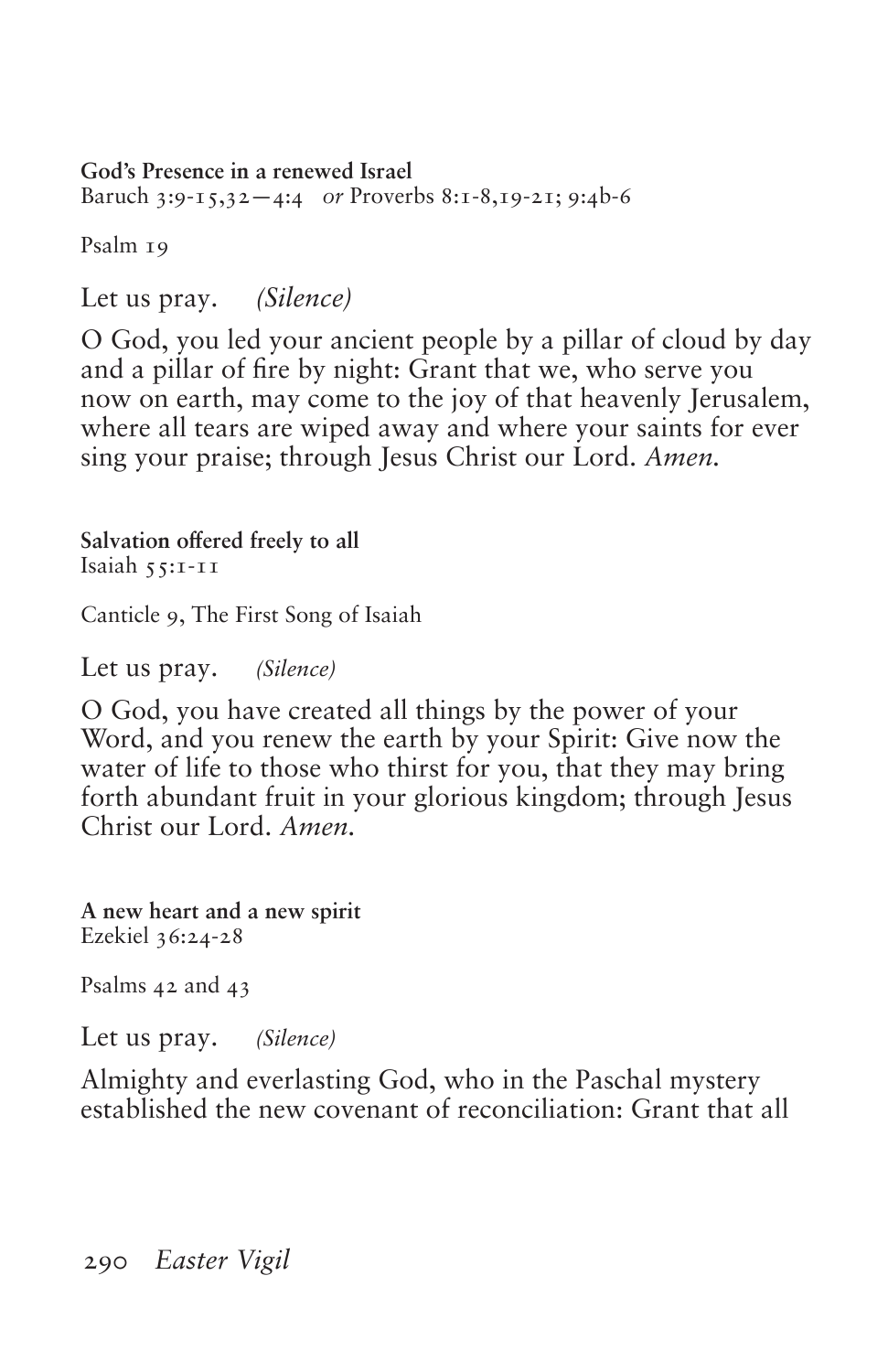who are reborn into the fellowship of Christ's Body may show forth in their lives what they profess by their faith; through Jesus Christ our Lord. *Amen.*

**The valley of dry bones** Ezekiel 37:1‑14

Psalm 143

Let us pray. *(Silence)*

Almighty God, by the Passover of your Son you have brought us out of sin into righteousness and out of death into life: Grant to those who are sealed by your Holy Spirit the will and the power to proclaim you to all the world; through Jesus Christ our Lord. *Amen.*

**The gathering of God's people** Zephaniah 3:14‑20

Psalm 98

Let us pray. *(Silence)*

O God of unchangeable power and eternal light: Look favorably on your whole Church, that wonderful and sacred mystery; by the effectual working of your providence, carry out in tranquillity the plan of salvation; let the whole world see and know that things which were cast down are being raised up, and things which had grown old are being made new, and that all things are being brought to their perfection by him through whom all things were made, your Son Jesus Christ our Lord. *Amen.*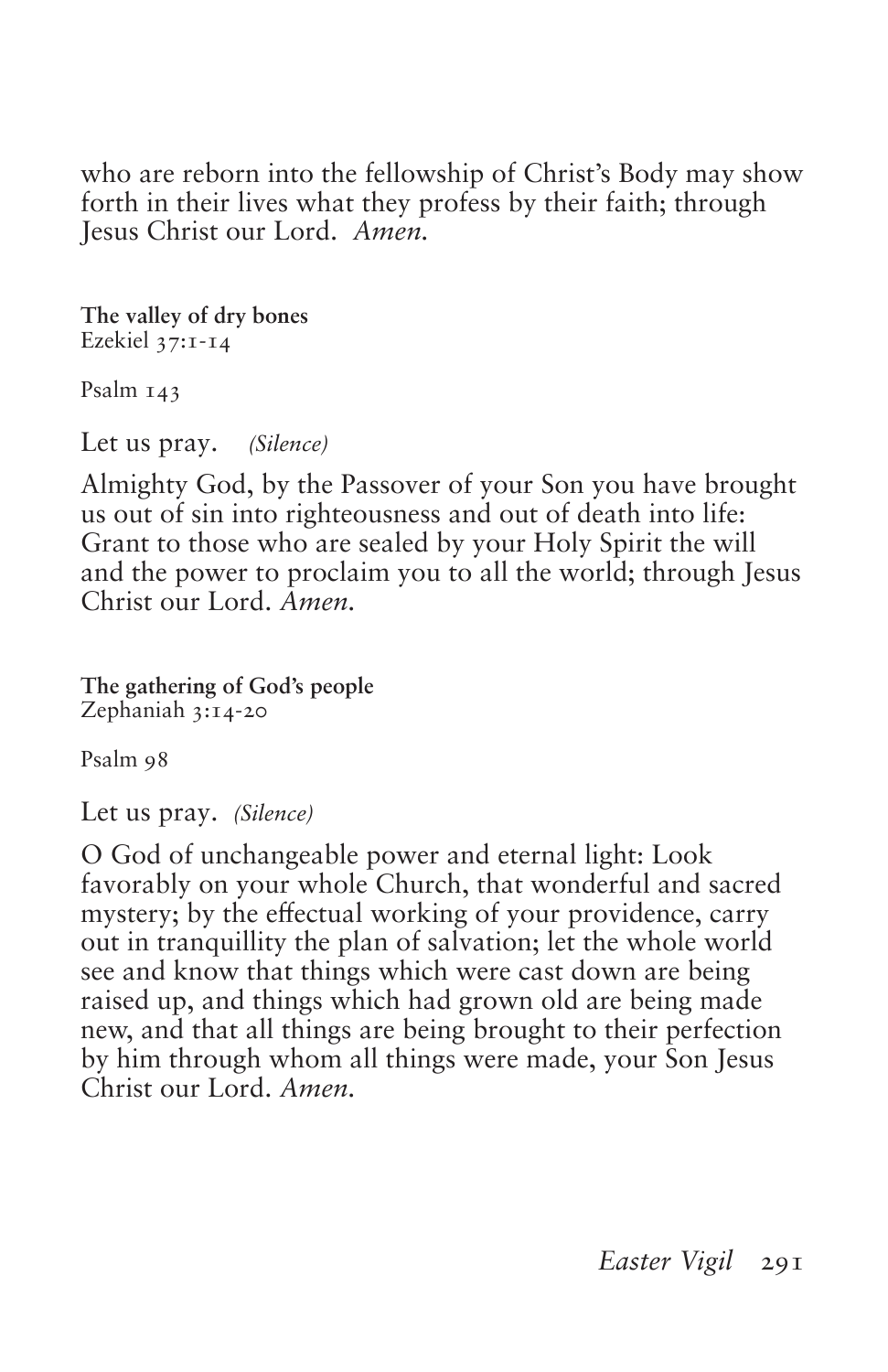*A homily may be preached after any of the preceding Readings.*

*Holy Baptism (beginning with the Presentation of the Candidates, page 301, and concluding with the reception of the newly baptized) may be administered here or after the Gospel. Confirmation may also be administered.*

*In the absence of candidates for Baptism or Confirmation, the Celebrant leads the people in the Renewal of Baptismal Vows, either here or after the Gospel.*

*The Celebrant may first address the people in these or similar words, all standing*

Through the Paschal mystery, dear friends, we are buried with Christ by Baptism into his death, and raised with him to newness of life. I call upon you, therefore, now that our Lenten observance is ended, to renew the solemn promises and vows of Holy Baptism, by which we once renounced Satan and all his works, and promised to serve God faithfully in his holy Catholic Church.

### The Renewal of Baptismal Vows

| People I do. | Celebrant Do you reaffirm your renunciation of evil and<br>renew your commitment to Jesus Christ?                            |
|--------------|------------------------------------------------------------------------------------------------------------------------------|
|              | Celebrant Do you believe in God the Father?<br>People I believe in God, the Father almighty,<br>creator of heaven and earth. |

292 *Easter Vigil*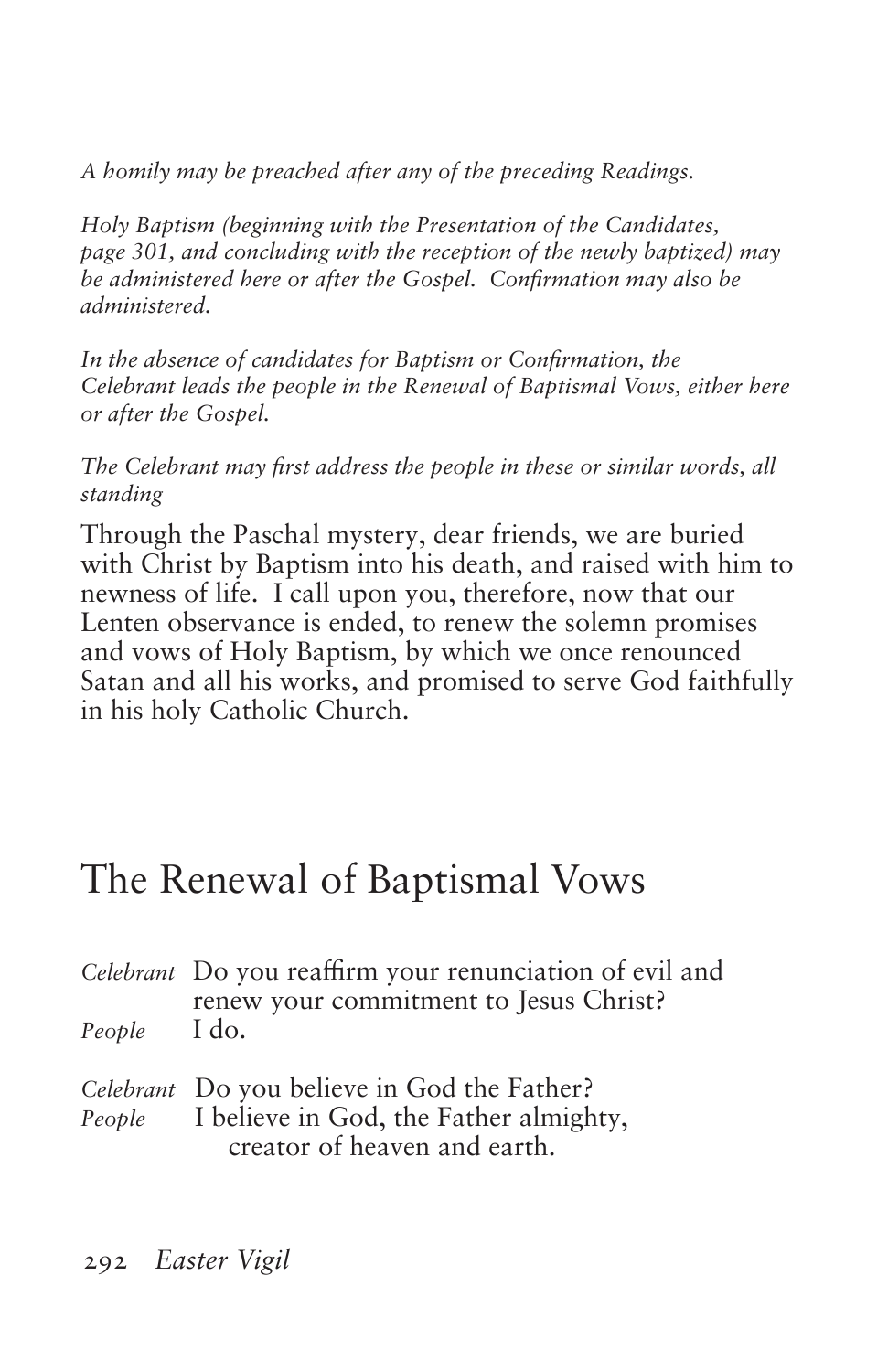| Celebrant<br>People | Do you believe in Jesus Christ, the Son of God?<br>I believe in Jesus Christ, his only Son, our Lord.<br>He was conceived by the power of the Holy Spirit<br>and born of the Virgin Mary.<br>He suffered under Pontius Pilate,<br>was crucified, died, and was buried.<br>He descended to the dead.<br>On the third day he rose again.<br>He ascended into heaven,<br>and is seated at the right hand of the Father.<br>He will come again to judge the living and the dead. |
|---------------------|------------------------------------------------------------------------------------------------------------------------------------------------------------------------------------------------------------------------------------------------------------------------------------------------------------------------------------------------------------------------------------------------------------------------------------------------------------------------------|
| People              | <i>Celebrant</i> Do you believe in God the Holy Spirit?<br>I believe in the Holy Spirit,<br>the holy catholic Church,<br>the communion of saints,<br>the forgiveness of sins,<br>the resurrection of the body,<br>and the life everlasting.                                                                                                                                                                                                                                  |
| People              | <i>Celebrant</i> Will you continue in the apostles' teaching and<br>fellowship, in the breaking of bread, and in the<br>prayers?<br>I will, with God's help.                                                                                                                                                                                                                                                                                                                 |
|                     |                                                                                                                                                                                                                                                                                                                                                                                                                                                                              |
| Celebrant<br>People | Will you persevere in resisting evil, and, whenever<br>you fall into sin, repent and return to the Lord?<br>I will, with God's help.                                                                                                                                                                                                                                                                                                                                         |
| People              | Celebrant Will you proclaim by word and example the Good<br>News of God in Christ?<br>I will, with God's help.                                                                                                                                                                                                                                                                                                                                                               |
| Celebrant<br>People | Will you seek and serve Christ in all persons, loving<br>your neighbor as yourself?<br>I will, with God's help.                                                                                                                                                                                                                                                                                                                                                              |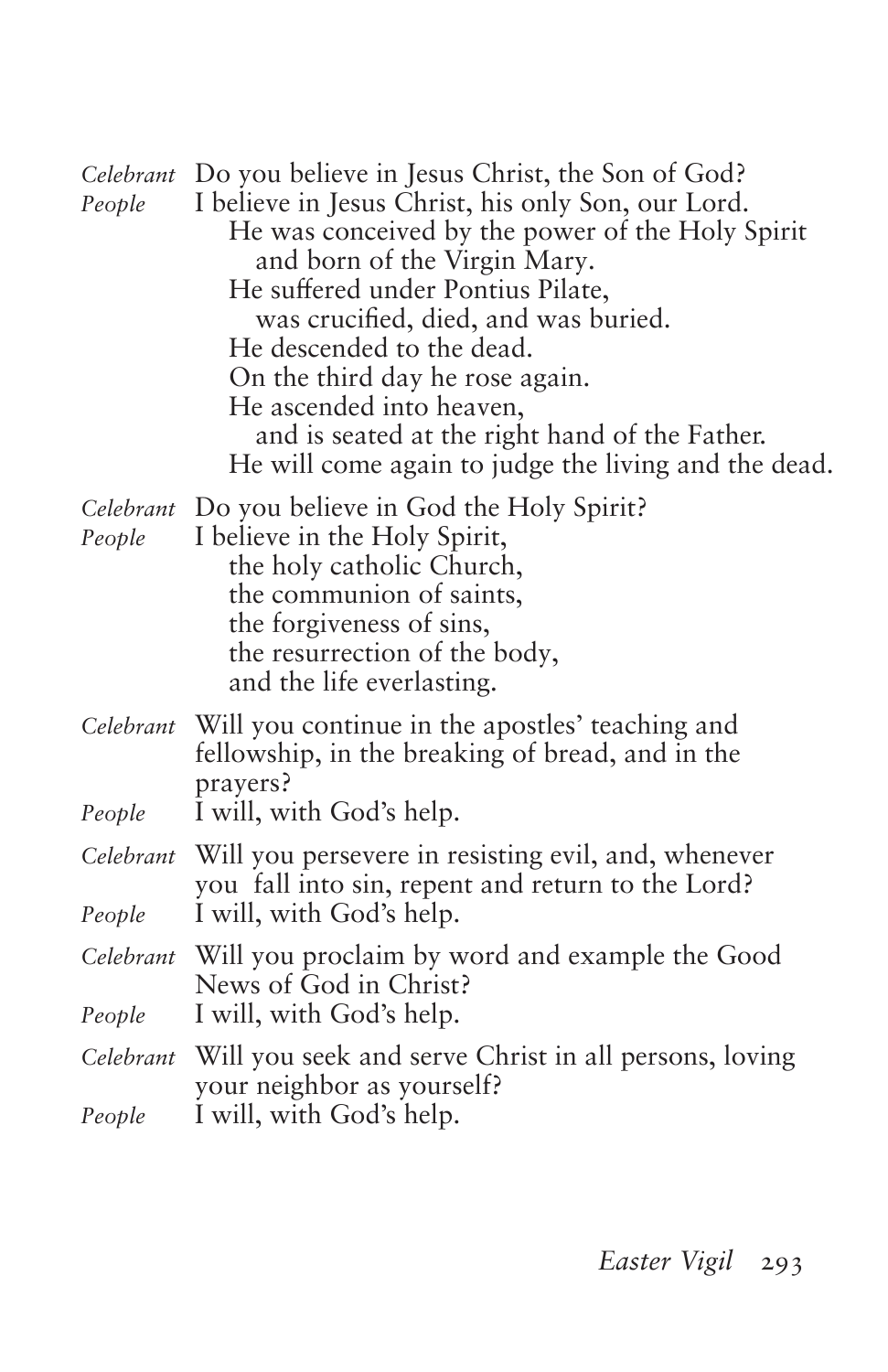*Celebrant* Will you strive for justice and peace among all people, and respect the dignity of every human being? *People* I will, with God's help.

*The Celebrant concludes the Renewal of Vows as follows*

May Almighty God, the Father of our Lord Jesus Christ, who has given us a new birth by water and the Holy Spirit, and bestowed upon us the forgiveness of sins, keep us in eternal life by his grace, in Christ Jesus our Lord. *Amen.*

### At the Eucharist

*The candles at the Altar may now be lighted from the Paschal Candle.*

*One of the following Canticles is then sung. Immediately before the Canticle the Celebrant may say to the people*

Alleluia. Christ is risen. *People* The Lord is risen indeed. Alleluia.

*The Canticles*

Gloria in excelsis Te Deum laudamus Pascha nostrum

*The Celebrant then says*

The Lord be with you. *People* And also with you. *Celebrant* Let us pray.